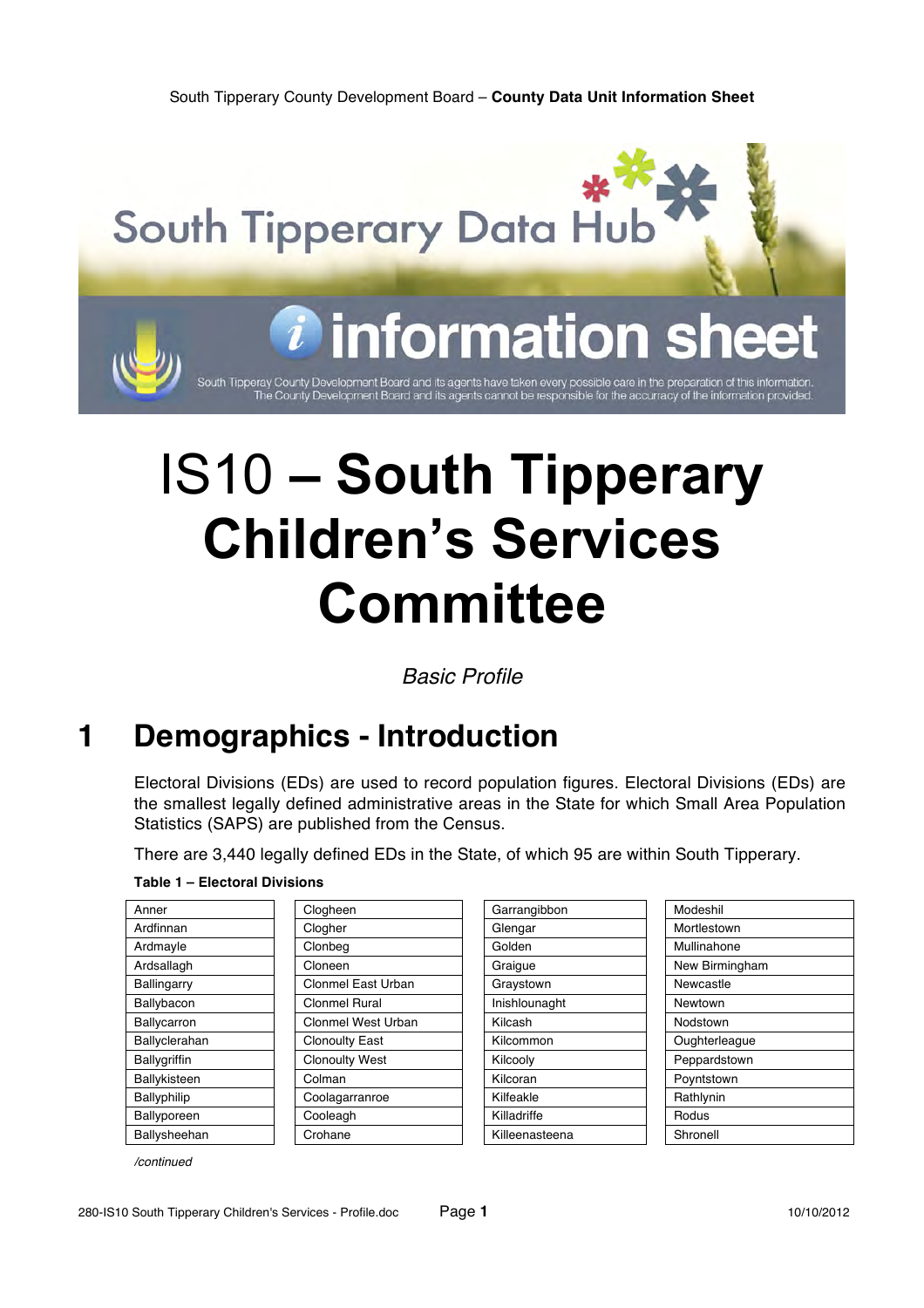*/continued*

| Bansha                | Cullen     | Killenaule           | Solloghodbeg                |
|-----------------------|------------|----------------------|-----------------------------|
| Bruis                 | Curraheen  | <b>Kilmucklin</b>    | Templeneiry                 |
| <b>Buolick</b>        | Derrygrath | Kilmurry             | Thomastown                  |
| Burncourt             | Donohill   | Kilpatrick           | <b>Tipperary East Urban</b> |
| Caher                 | Drangan    | Kilsheelan/Killaloan | <b>Tipperary Rural</b>      |
| Cappagh               | Drumwood   | Kiltinan             | <b>Tipperary West Urban</b> |
| Carrick-On-Suir Rural | Emly       | Kilvemnon            | Tubbrid                     |
| Carrick-On-Suir Urban | Farranrory | Knockgraffon         | Tullaghmelan                |
| Carrickbeg Urban      | Fennor     | Lattin               | Tullaghorton                |
| Cashel Rural          | Fethard    | Lisronagh            | Tullamain                   |
| Cashel Urban          | Gaile      | Magorban             |                             |

| Killenaule           |
|----------------------|
| Kilmucklin           |
| Kilmurry             |
| Kilpatrick           |
| Kilsheelan/Killaloan |
| Kiltinan             |
| Kilvemnon            |
| Knockgraffon         |
| Lattin               |
| Lisronagh            |
| Magorban             |

| Solloghodbeg                |
|-----------------------------|
| Templeneiry                 |
| Thomastown                  |
| <b>Tipperary East Urban</b> |
| <b>Tipperary Rural</b>      |
| <b>Tipperary West Urban</b> |
| Tubbrid                     |
| Tullaghmelan                |
| Tullaghorton                |
| Tullamain                   |

The census figures are compiled by the Central Statistics Office (CSO) (www.cso.ie).

The main household census caters for up to six persons present in the household on Census Night. There were 30 questions in the 2011 census form to be answered in respect of each individual who was present in the household. In addition, there were 11 household questions that the householder was required to answer relating to the household's accommodation. The household form also sought limited information about persons who were temporarily away from the household on census night.



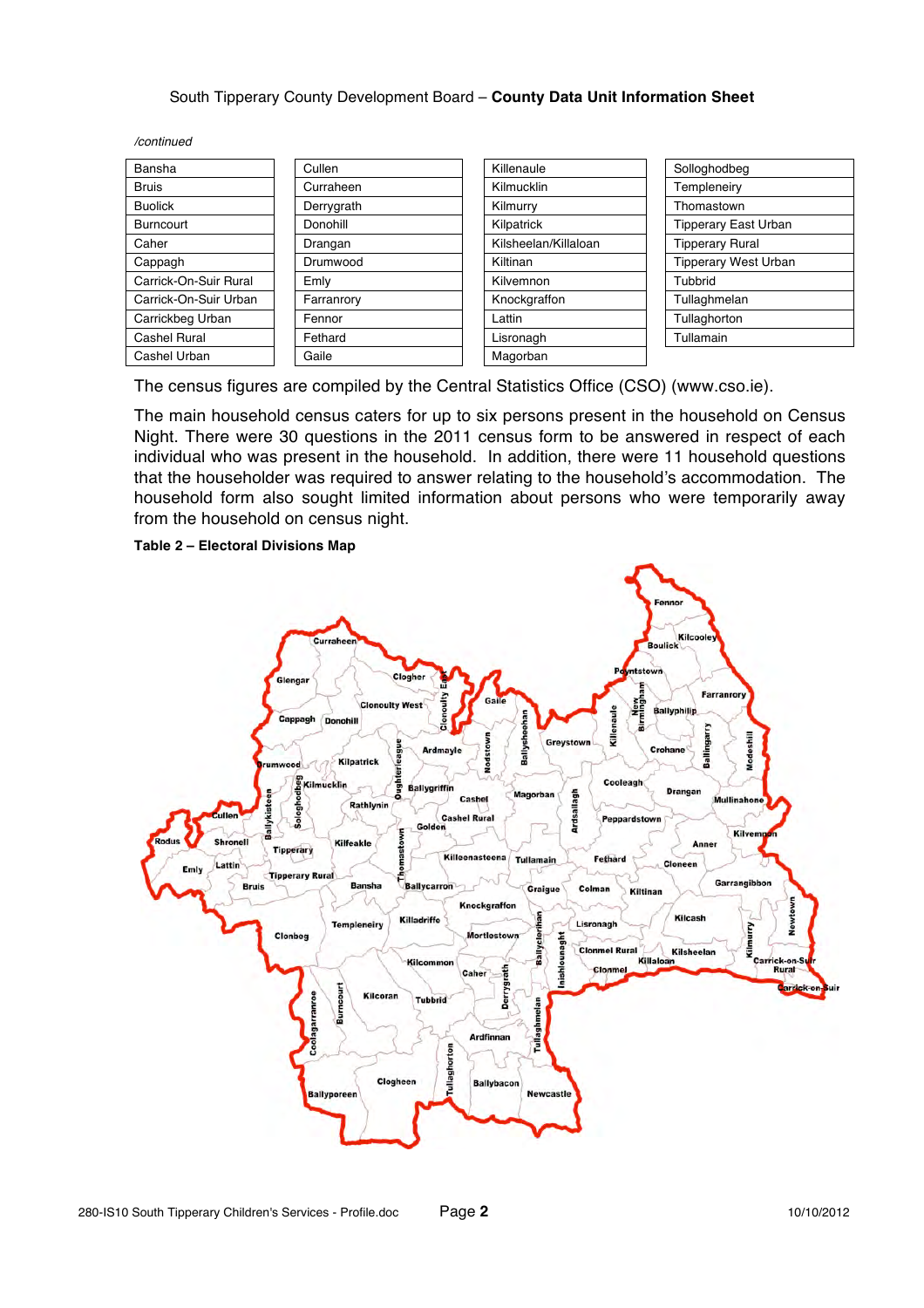The population of the State was 4,588,252 persons in 2011, representing an increase in the inter-censal period between 2006 and 2011 of 348,404 persons or 1.6 per cent per annum, which equates to an annual average total of 69,680 persons. In 2011, the population of South Tipperary stood at 88,432 persons, representing an increase in the inter-censal period between 2006 and 2011 of 5,211 persons or 1.25 per cent per annum.

During the intercensal period 2006-2011, the five ED's showing the greatest population gains were Cashel Rural, Ballycarron, Rathlynin, Kilcash, and Kilsheelan/Killalone.

| <b>ED Name</b>       | 1996 - Total<br>population | 2002 - Total<br>population | 2006 - Total<br>population | 2011 - Total<br>population | Population<br>Change<br>1996 to<br>2002 | Population<br>Change<br>2002 to<br>2006 | <b>Population</b><br>Change<br>2006 to<br>2011 |
|----------------------|----------------------------|----------------------------|----------------------------|----------------------------|-----------------------------------------|-----------------------------------------|------------------------------------------------|
| Cashel Rural         | <b>1.326</b>               | 1,457                      | 1.763                      | 2,680                      | 9.88                                    | 21.00                                   | 52.01                                          |
| Ballycarron          | 207                        | 229                        | 257                        | 347                        | 10.63                                   | 12.23                                   | 35.02                                          |
| Rathlynin            | 275                        | 278                        | 318                        | 394                        | 1.09                                    | 14.39                                   | 23.90                                          |
| Kilcash              | 523                        | 594                        | 671                        | 824                        | 13.58                                   | 12.96                                   | 22.80                                          |
| Kilsheelan/Killaloan | 1,166                      | 1,190                      | 1,197                      | .460                       | 2.06                                    | 0.59                                    | 21.97                                          |

### **Table 3 – EDs with Greatest Population Gain 2006-2011**

#### *Note:*

*Electoral Divisions (EDs) are used to record population figures. EDs are the smallest legally defined administrative areas in the State for which Small Area Population Statistics (SAPS) are published from the Census.*

*The census figures are compiled by the Central Statistics Office (CSO) (www.cso.ie).*

*The main household census caters for up to six persons present in the household on Census Night. There were 30 questions in the 2011 census form to be answered in respect of each individual who was present in the household. In addition, there were 11 household questions that the householder was required to answer relating to the household's accommodation. The household form also sought limited information about persons who were temporarily away from the household on census night.*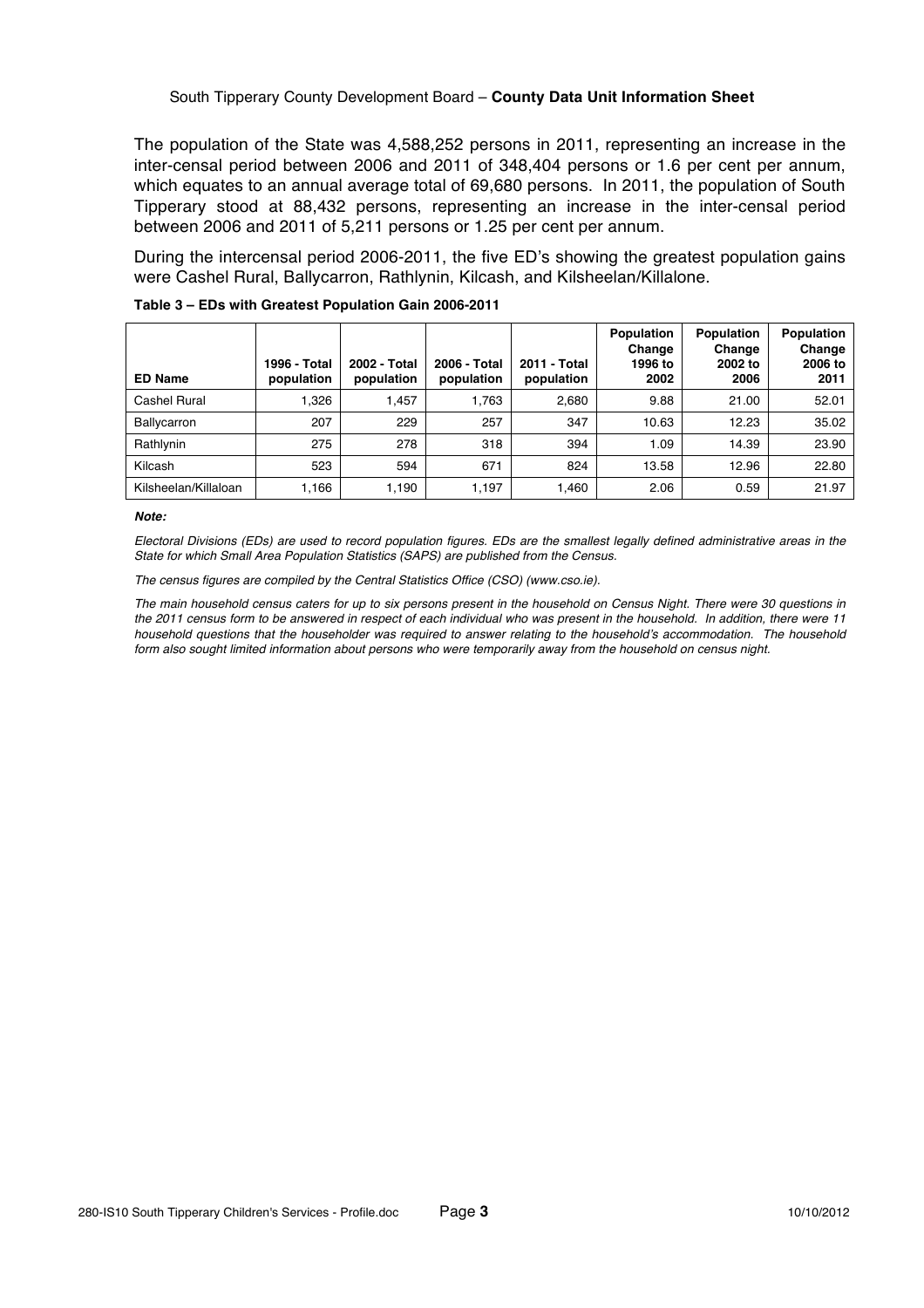## **2 Total Figures**

**Table 4 – Total Population Profile by ED by Census 2011**

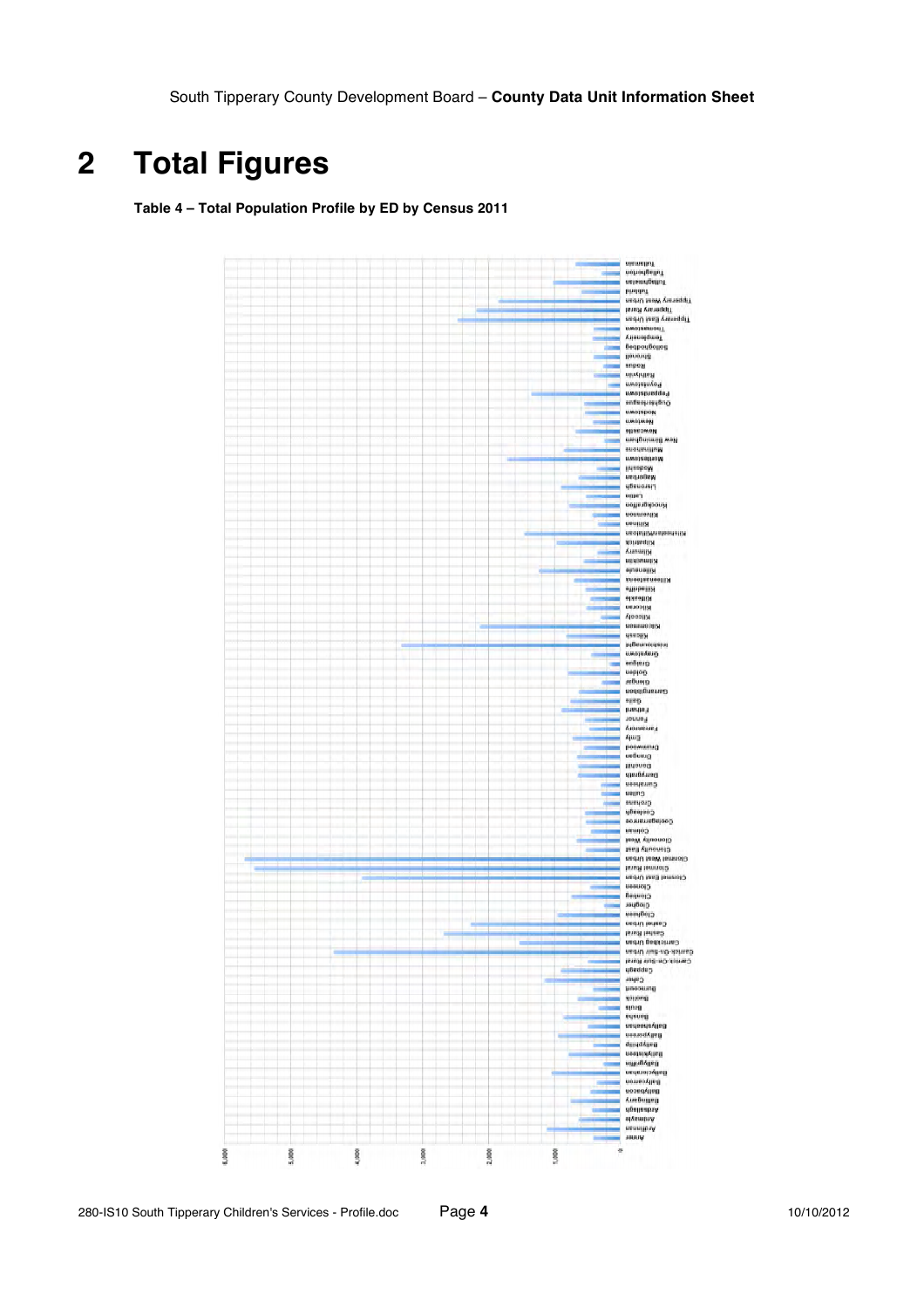|                           | 1996 -<br><b>Total</b> | $2002 -$<br>Total | $2006 -$<br>Total | $2011 -$<br>Total | Population<br>Change<br>1996 to | Population<br>Change<br>2002 to | Population<br>Change<br>2006 to |
|---------------------------|------------------------|-------------------|-------------------|-------------------|---------------------------------|---------------------------------|---------------------------------|
| <b>ED Name</b>            | population             | population        | population        | population        | 2002                            | 2006                            | 2011                            |
| Anner                     | 317                    | 337               | 366               | 416               | 6.31                            | 8.61                            | 13.66                           |
| Ardfinnan                 | 1,077                  | 1,022             | 990               | 1,117             | $-5.11$                         | $-3.13$                         | 12.83                           |
| Ardmayle                  | 530                    | 533               | 567               | 635               | 0.57                            | 6.38                            | 11.99                           |
| Ardsallagh                | 405                    | 426               | 463               | 435               | 5.19                            | 8.69                            | $-6.05$                         |
| Ballingarry               | 734                    | 738               | 710               | 757               | 0.54                            | $-3.79$                         | 6.62                            |
| Ballybacon                | 344                    | 372               | 409               | 457               | 8.14                            | 9.95                            | 11.74                           |
| <b>Ballycarron</b>        | 207                    | 229               | 257               | 347               | 10.63                           | 12.23                           | 35.02                           |
| Ballyclerahan             | 361                    | 655               | 997               | 1,045             | 81.44                           | 52.21                           | 4.81                            |
| <b>Ballygriffin</b>       | 246                    | 247               | 253               | 250               | 0.41                            | 2.43                            | $-1.19$                         |
| Ballykisteen              | 598                    | 577               | 668               | 788               | $-3.51$                         | 15.77                           | 17.96                           |
| Ballyphilip               | 356                    | 370               | 400               | 415               | 3.93                            | 8.11                            | 3.75                            |
| Ballyporeen               | 800                    | 833               | 878               | 952               | 4.13                            | 5.40                            | 8.43                            |
| Ballysheehan              | 370                    | 448               | 480               | 499               | 21.08                           | 7.14                            | 3.96                            |
| <b>Bansha</b>             | 799                    | 858               | 819               | 868               | 7.38                            | $-4.55$                         | 5.98                            |
| <b>Bruis</b>              | 249                    | 255               | 312               | 326               | 2.41                            | 22.35                           | 4.49                            |
| <b>Buolick</b>            | 565                    | 578               | 588               | 652               | 2.30                            | 1.73                            | 10.88                           |
| <b>Burncourt</b>          | 390                    | 361               | 386               | 419               | $-7.44$                         | 6.93                            | 8.55                            |
| Caher                     | 937                    | 1,068             | 1,205             | 1,153             | 13.98                           | 12.83                           | $-4.32$                         |
| Cappagh                   | 755                    | 774               | 810               | 907               | 2.52                            | 4.65                            | 11.98                           |
| Carrick-On-Suir<br>Rural  | 403                    | 485               | 498               | 501               | 20.35                           | 2.68                            | 0.60                            |
| Carrick-On-Suir<br>Urban  | 4,168                  | 4,313             | 4,441             | 4,352             | 3.48                            | 2.97                            | $-2.00$                         |
| Carrickbeg Urban          | 1,004                  | 1,229             | 1,415             | 1,534             | 22.41                           | 15.13                           | 8.41                            |
| <b>Cashel Rural</b>       | 1,326                  | 1,457             | 1,763             | 2,680             | 9.88                            | 21.00                           | 52.01                           |
| Cashel Urban              | 2,346                  | 2,403             | 2,413             | 2,275             | 2.43                            | 0.42                            | $-5.72$                         |
| Clogheen                  | 940                    | 986               | 957               | 961               | 4.89                            | $-2.94$                         | 0.42                            |
| Clogher                   | 221                    | 233               | 220               | 244               | 5.43                            | $-5.58$                         | 10.91                           |
| Clonbeg                   | 602                    | 651               | 647               | 746               | 8.14                            | $-0.61$                         | 15.30                           |
| Cloneen                   | 312                    | 336               | 410               | 462               | 7.69                            | 22.02                           | 12.68                           |
| Clonmel East Urban        | 3,515                  | 4,121             | 3,920             | 3,922             | 17.24                           | $-4.88$                         | 0.05                            |
| <b>Clonmel Rural</b>      | 3,700                  | 4,122             | 4,653             | 5,553             | 11.41                           | 12.88                           | 19.34                           |
| <b>Clonmel West Urban</b> | 7,328                  | 6,530             | 6,126             | 5,699             | $-10.89$                        | $-6.19$                         | $-6.97$                         |
| <b>Clonoulty East</b>     | 456                    | 475               | 518               | 530               | 4.17                            | 9.05                            | 2.32                            |
| <b>Clonoulty West</b>     | 668                    | 681               | 667               | 672               | 1.95                            | $-2.06$                         | 0.75                            |
| Colman                    | 286                    | 362               | 395               | 451               | 26.57                           | 9.12                            | 14.18                           |
| Coolagarranroe            | 461                    | 485               | 501               | 530               | 5.21                            | 3.30                            | 5.79                            |
| Cooleagh                  | 429                    | 443               | 519               | 541               | 3.26                            | 17.16                           | 4.24                            |
| Crohane                   | 215                    | 199               | 223               | 251               | 7.44                            | 12.06                           | 12.56                           |
| Cullen                    | 272                    | 254               | 284               | 282               | $-6.62$                         | 11.81                           | $-0.70$                         |
| Curraheen                 | 328                    | 286               | 302               | 285               | $-12.80$                        | 5.59                            | $-5.63$                         |
| Derrygrath                | 504                    | 542               | 608               | 653               | 7.54                            | 12.18                           | 7.40                            |
| Donohill                  | 590                    | 620               | 629               | 644               | 5.08                            | 1.45                            | 2.38                            |
| Drangan                   | 512                    | 565               | 625               | 667               | 10.35                           | 10.62                           | 6.72                            |
| Drumwood                  | 412                    | 461               | 497               | 559               | 11.89                           | 7.81                            | 12.47                           |
| Emly                      | 670                    | 612               | 602               | 729               | $-8.66$                         | $-1.63$                         | 21.10                           |
| Farranrory                | 481                    | 451               | 473               | 479               | $-6.24$                         | 4.88                            | 1.27                            |
| Fennor                    | 559                    | 524               | 554               | 539               | $-6.26$                         | 5.73                            | $-2.71$                         |
| Fethard                   | 900                    | 843               | 788               | 900               | $-6.33$                         | $-6.52$                         | 14.21                           |

**Table 5– Total Population by ED by Census**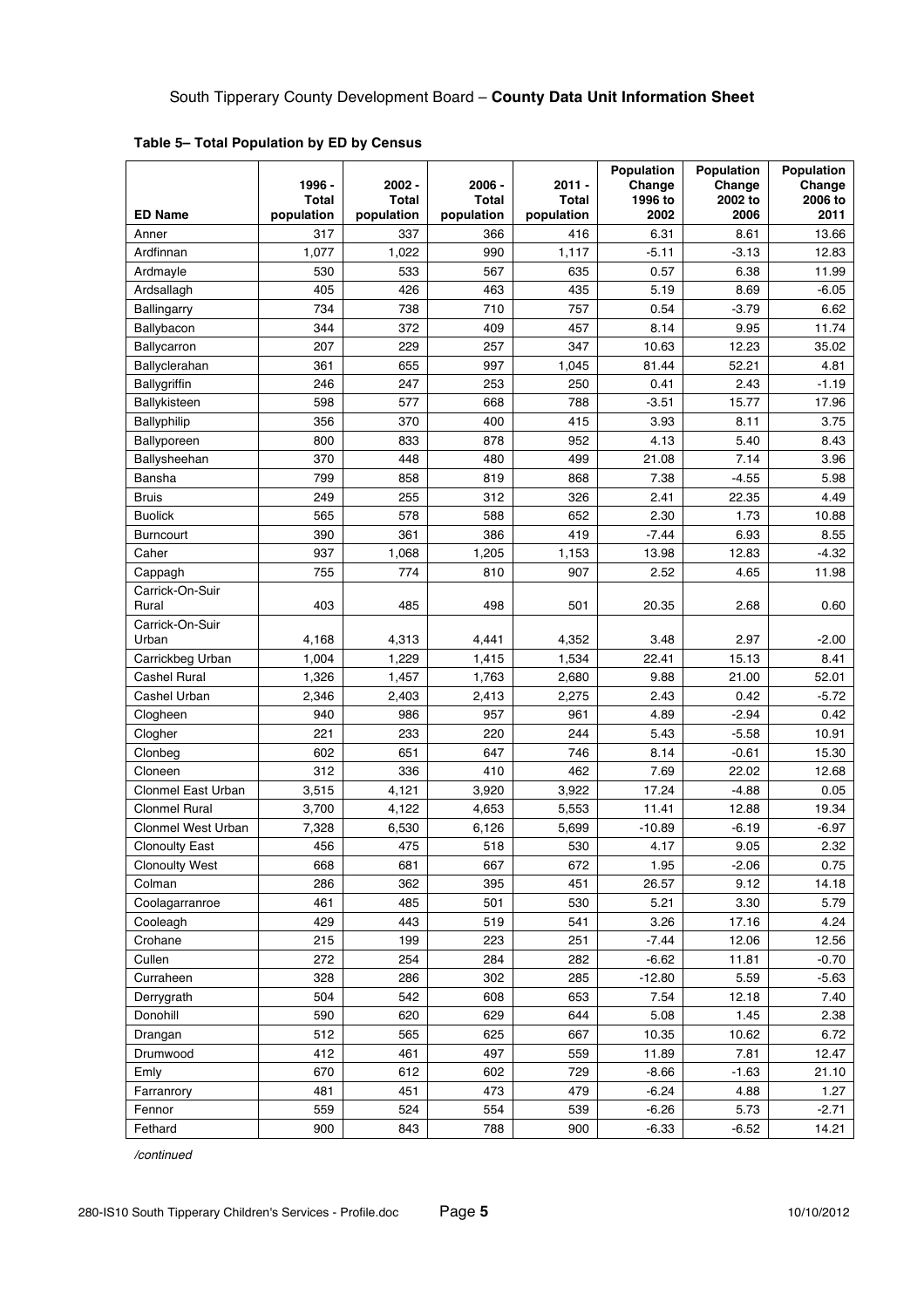|                         | 1996 -                     | $2002 -$            | 2006 -                     | $2011 -$                   | Population<br>Change | Population<br>Change | Population<br>Change |
|-------------------------|----------------------------|---------------------|----------------------------|----------------------------|----------------------|----------------------|----------------------|
| <b>ED Name</b>          | <b>Total</b><br>population | Total<br>population | <b>Total</b><br>population | <b>Total</b><br>population | 1996 to<br>2002      | 2002 to<br>2006      | 2006 to<br>2011      |
| Gaile                   | 519                        | 555                 | 727                        | 761                        | 6.94                 | 30.99                | 4.68                 |
| Garrangibbon            | 556                        | 604                 | 634                        | 634                        | 8.63                 | 4.97                 | 0.00                 |
| Glengar                 | 259                        | 245                 | 266                        | 273                        | $-5.41$              | 8.57                 | 2.63                 |
| Golden                  | 678                        | 754                 | 788                        | 802                        | 11.21                | 4.51                 | 1.78                 |
| Graigue                 | 136                        | 154                 | 144                        | 153                        | 13.24                | $-6.49$              | 6.25                 |
| Graystown               | 393                        | 391                 | 430                        | 445                        | $-0.51$              | 9.97                 | 3.49                 |
| Inishlounaght           | 2,611                      | 2,971               | 3,091                      | 3,324                      | 13.79                | 4.04                 | 7.54                 |
| Kilcash                 | 523                        | 594                 | 671                        | 824                        | 13.58                | 12.96                | 22.80                |
| Kilcommon               | 2.102                      | 2,182               | 2,150                      | 2,134                      | 3.81                 | $-1.47$              | $-0.74$              |
| Kilcooly                | 289                        | 307                 | 290                        | 291                        | 6.23                 | $-5.54$              | 0.34                 |
| Kilcoran                | 388                        | 396                 | 432                        | 522                        | 2.06                 | 9.09                 | 20.83                |
| Kilfeakle               | 439                        | 448                 | 471                        | 461                        | 2.05                 | 5.13                 | $-2.12$              |
| Killadriffe             | 496                        | 532                 | 521                        | 533                        | 7.26                 | $-2.07$              | 2.30                 |
| Killeenasteena          | 722                        | 714                 | 676                        | 708                        | $-1.11$              | $-5.32$              | 4.73                 |
| Killenaule              | 1,285                      | 1,307               | 1,180                      | 1,238                      | 1.71                 | $-9.72$              | 4.92                 |
| Kilmucklin              | 463                        | 502                 | 510                        | 561                        | 8.42                 | 1.59                 | 10.00                |
| Kilmurry                | 345                        | 321                 | 318                        | 342                        | $-6.96$              | $-0.93$              | 7.55                 |
| Kilpatrick              | 826                        | 886                 | 994                        | 970                        | 7.26                 | 12.19                | $-2.41$              |
| Kilsheelan/Killaloan    | 1,166                      | 1,190               | 1,197                      | 1,460                      | 2.06                 | 0.59                 | 21.97                |
| Kiltinan                | 299                        | 310                 | 300                        | 332                        | 3.68                 | $-3.23$              | 10.67                |
| Kilvemnon               | 366                        | 382                 | 374                        | 433                        | 4.37                 | $-2.09$              | 15.78                |
| Knockgraffon            | 669                        | 704                 | 751                        | 782                        | 5.23                 | 6.68                 | 4.13                 |
| Lattin                  | 420                        | 451                 | 488                        | 526                        | 7.38                 | 8.20                 | 7.79                 |
| Lisronagh               | 475                        | 580                 | 793                        | 905                        | 22.11                | 36.72                | 14.12                |
| Magorban                | 445                        | 461                 | 534                        | 639                        | 3.60                 | 15.84                | 19.66                |
| Modeshil                | 324                        | 330                 | 314                        | 348                        | 1.85                 | $-4.85$              | 10.83                |
| Mortlestown             | 513                        | 870                 | 1,455                      | 1,721                      | 69.59                | 67.24                | 18.28                |
| Mullinahone             | 744                        | 764                 | 813                        | 862                        | 2.69                 | 6.41                 | 6.03                 |
| New Birmingham          | 456                        | 397                 | 483                        | 235                        | $-12.94$             | 21.66                | $-51.35$             |
| Newcastle               | 500                        | 506                 | 583                        | 680                        | 1.20                 | 15.22                | 16.64                |
| Newtown                 | 324                        | 374                 | 382                        | 422                        | 15.43                | 2.14                 | 10.47                |
| Nodstown                | 424                        | 391                 | 473                        | 543                        | $-7.78$              | 20.97                | 14.80                |
| Oughterleague           | 449                        | 493                 | 511                        | 553                        | 9.80                 | 3.65                 | 8.22                 |
| Peppardstown            | 1,144                      | 1,285               | 1,327                      | 1,352                      | 12.33                | 3.27                 | 1.88                 |
| Poyntstown              | 207                        | 185                 | 191                        | 178                        | $-10.63$             | 3.24                 | $-6.81$              |
| Rathlynin               | 275                        | 278                 | 318                        | 394                        | 1.09                 | 14.39                | 23.90                |
| Rodus                   | 272                        | 258                 | 243                        | 255                        | $-5.15$              | $-5.81$              | 4.94                 |
| Shronell                | 354                        | 390                 | 389                        | 403                        | 10.17                | $-0.26$              | 3.60                 |
| Solloghodbeg            | 197                        | 195                 | 218                        | 238                        | $-1.02$              | 11.79                | 9.17                 |
| Templeneiry             | 368                        | 389                 | 406                        | 428                        | 5.71                 | 4.37                 | 5.42                 |
| Thomastown              | 337                        | 373                 | 391                        | 401                        | 10.68                | 4.83                 | 2.56                 |
| <b>Tipperary East</b>   |                            |                     |                            |                            |                      |                      |                      |
| Urban                   | 2,947                      | 2,830               | 2,674                      | 2,467                      | $-3.97$              | $-5.51$              | $-7.74$              |
| <b>Tipperary Rural</b>  | 1,512                      | 1,648               | 1,905                      | 2,188                      | 8.99                 | 15.59                | 14.86                |
| <b>Tipperary West</b>   |                            |                     |                            |                            |                      |                      |                      |
| Urban                   | 1,693                      | 1,716               | 1,741                      | 1,855                      | 1.36                 | 1.46                 | 6.55                 |
| Tubbrid                 | 474                        | 511                 | 550                        | 593                        | 7.81                 | 7.63                 | 7.82                 |
| Tullaghmelan            | 797                        | 904                 | 964                        | 1,024                      | 13.43                | 6.64                 | 6.22                 |
| Tullaghorton            | 242                        | 239                 | 262                        | 277                        | $-1.24$              | 9.62                 | 5.73                 |
| Tullamain               | 443                        | 504                 | 692                        | 683                        | 13.77                | 37.30                | $-1.30$              |
| <b>Total Population</b> | 75,514                     | 79,121              | 83,221                     | 88,432                     | 4.78                 | 5.18                 | 6.01                 |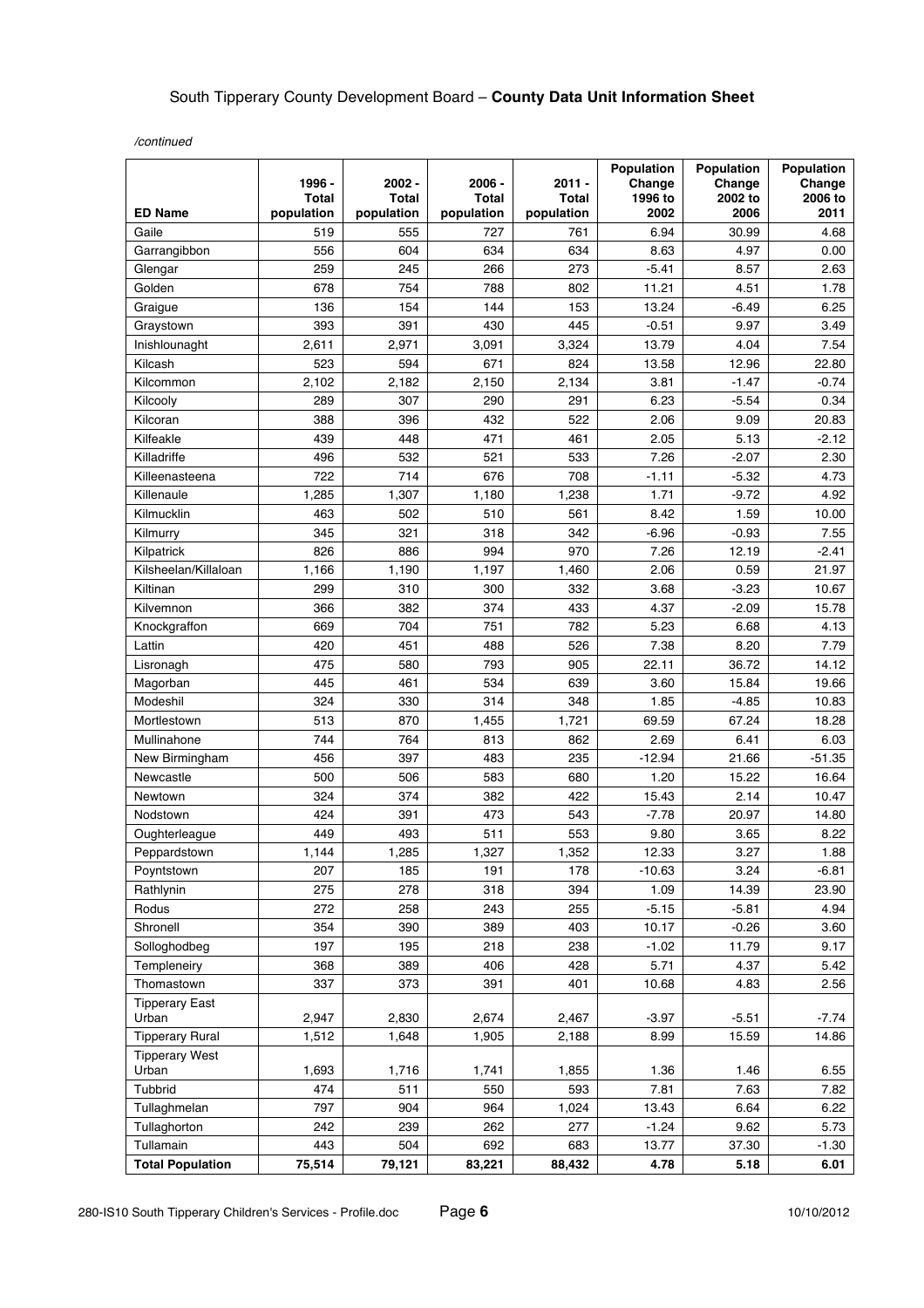# **3 Population Distribution**

#### **Table 6 – Population Distribution**

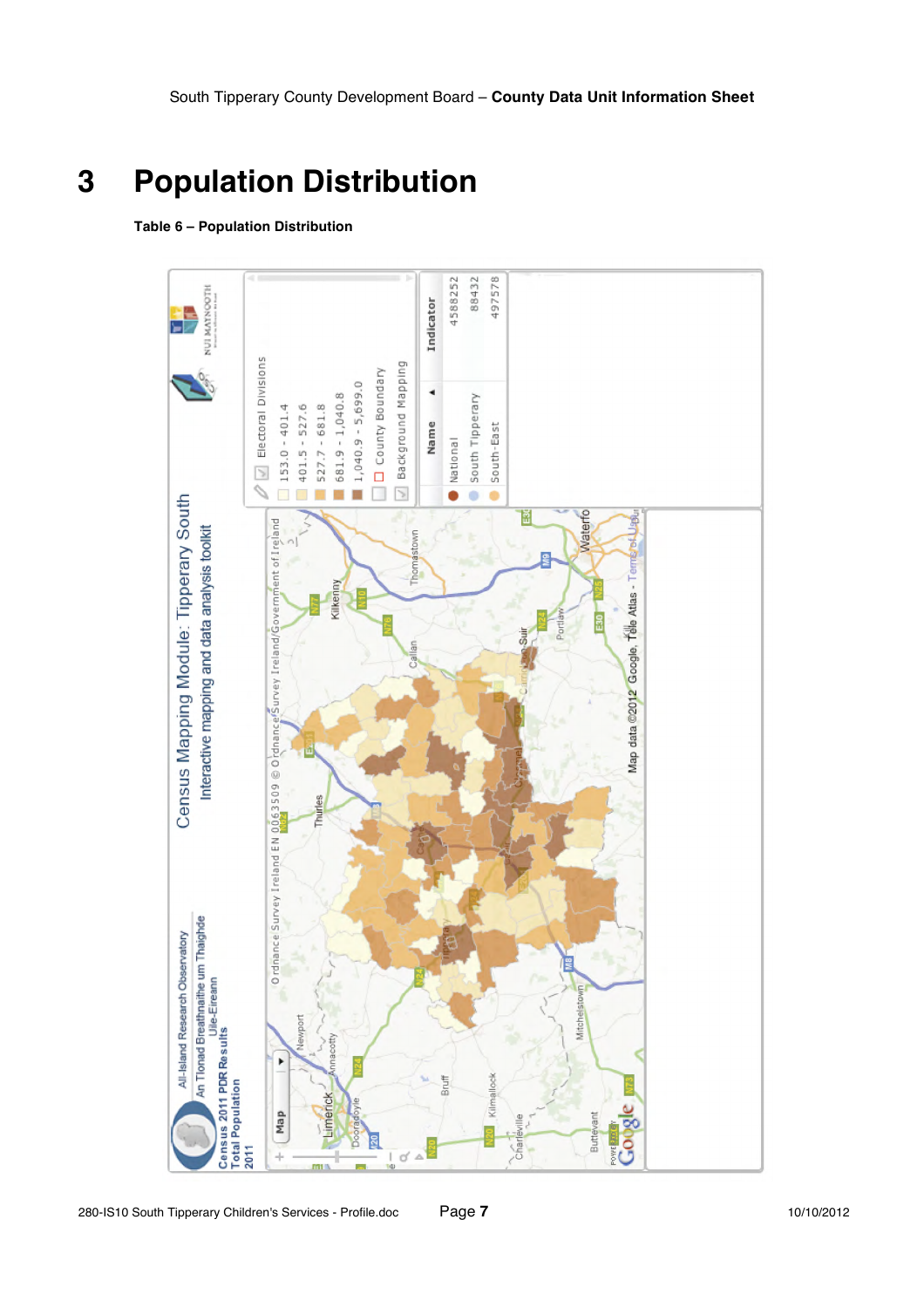### **4 Population Change**

The Census of Population 2011 was taken on the night of Sunday,  $10<sup>th</sup>$  April 2011.

The total for the population of the State in 2011 was 4,588,252 persons, compared with 4,239,848 persons in April 2006, an increase of 348,404 persons since 2006 or 7.5 per cent. This translates into an annual average increase of 69,680, or 1.6 per cent.

Over the previous four-year inter-censal period between 2002 and 2006 the population of the State increased by 322,645 persons or 2 per cent per annum, which equates to an annual average total of 80,661, which is the highest on record.

**Table 7 – State Population Growth 1951-2011**



**Table 8 – County Population Growth 1981-2011**



The figures above illustrate that the rate of growth of population in South Tipperary during the inter-censal period 2006 – 2011 was 6.26%, compared to 8.1% for the State. This suggests that that South Tipperary continued to perform less well in terms of population growth than was the case throughout the State. By comparison, the neighbouring counties of North Tipperary and Kilkenny returned an increase in population of 6.36% and 8.91%, respectively.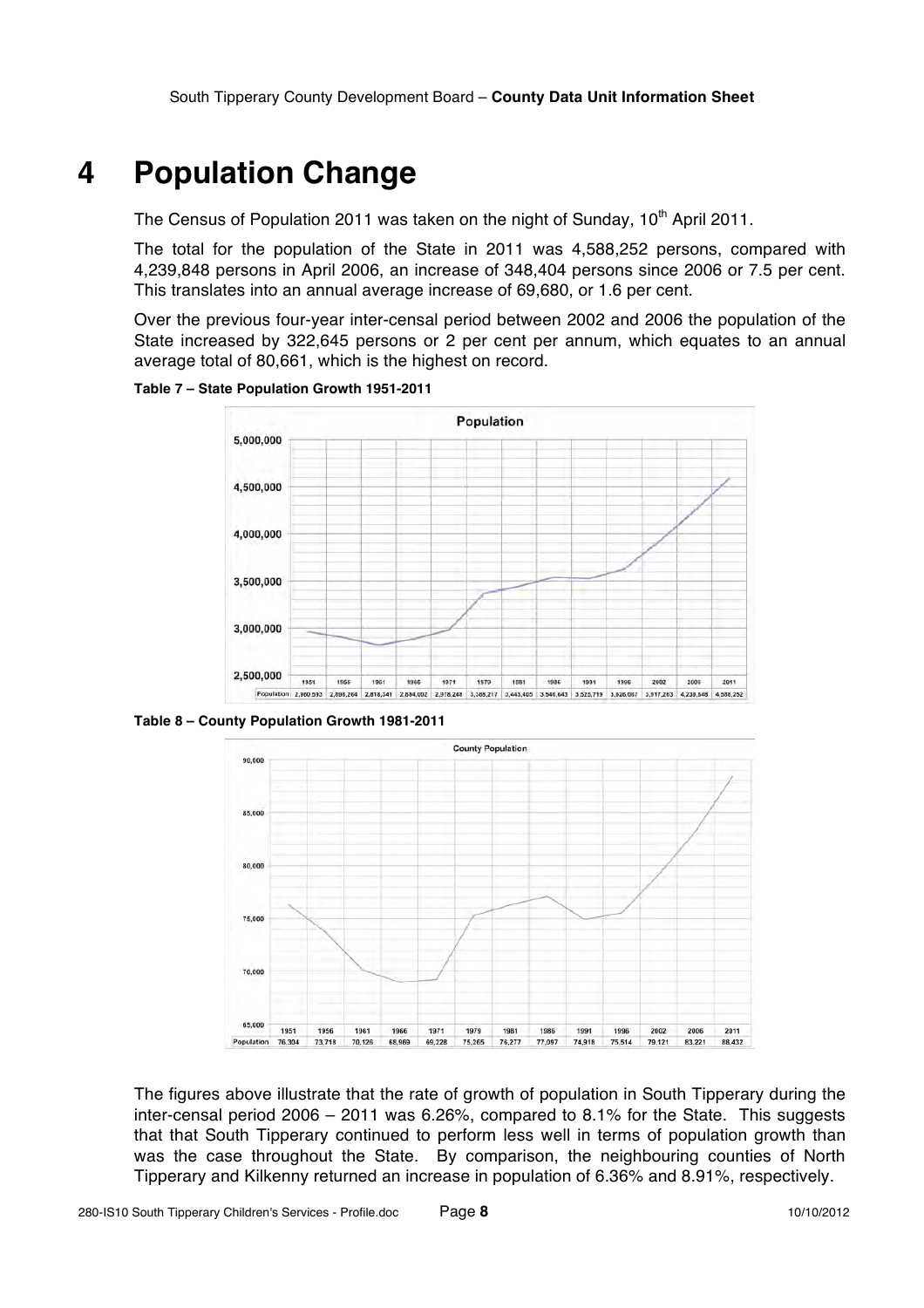# **5 Youth Profile**

|                              | Age<br>10               | Age<br>11                 | Age<br>12                | Age<br>13               | Age<br>14               | Age<br>15                | Age<br>16                 | Age<br>17               | Age<br>18                | Age<br>19      | Age<br>$20 - 24$ | Total<br>$0 - 24$ | <b>Total</b><br>10-24 | Total |
|------------------------------|-------------------------|---------------------------|--------------------------|-------------------------|-------------------------|--------------------------|---------------------------|-------------------------|--------------------------|----------------|------------------|-------------------|-----------------------|-------|
| Anner                        | $\overline{7}$          | 9                         | 8                        | 6                       | $\boldsymbol{9}$        | $\overline{7}$           | 6                         | 6                       | 5                        | 3              | 24               | 160               | 90                    | 416   |
| Ardfinnan                    | 11                      | 16                        | 18                       | 15                      | 14                      | 18                       | 18                        | 20                      | 16                       | 12             | 54               | 363               | 212                   | 1117  |
| Ardmayle                     | 13                      | 6                         | 4                        | $\boldsymbol{7}$        | $\overline{7}$          | 10                       | $\overline{7}$            | 12                      | $\overline{\mathcal{I}}$ | 8              | 41               | 208               | 122                   | 635   |
| Ardsallagh                   | 8                       | 5                         | $\overline{\mathcal{I}}$ | 13                      | 5                       | 3                        | 4                         | $\overline{7}$          | 4                        | 5              | 19               | 133               | 80                    | 435   |
| <b>Ballingarry</b>           | $\overline{\mathbf{7}}$ | 6                         | 12                       | 5                       | 9                       | 11                       | 11                        | 13                      | 12                       | 8              | 52               | 249               | 146                   | 757   |
| <b>Ballybacon</b>            | $\overline{\mathbf{7}}$ | 5                         | 3                        | 9                       | 8                       | $\overline{\mathcal{I}}$ | 9                         | 2                       | 5                        | $\overline{7}$ | 21               | 152               | 83                    | 457   |
| <b>Ballycarron</b>           | 4                       | $\overline{\mathfrak{c}}$ | 6                        | $\overline{\mathbf{c}}$ | 5                       | 4                        | 4                         | $\overline{\mathbf{c}}$ | 3                        | 3              | 12               | 127               | 52                    | 347   |
| <b>Ballyclerahan</b>         | 25                      | 22                        | 23                       | 14                      | 15                      | 15                       | 28                        | 13                      | 15                       | 10             | 40               | 421               | 220                   | 1045  |
| <b>Ballygriffin</b>          | 3                       | 5                         | 4                        | 3                       | $\mathbf{1}$            | 4                        | $\mathbf 2$               | 4                       | 4                        | $\mathbf{1}$   | 19               | 83                | 50                    | 250   |
| <b>Ballykisteen</b>          | 11                      | 10                        | 10                       | 12                      | 8                       | 9                        | 11                        | 6                       | 11                       | 6              | 51               | 234               | 145                   | 788   |
| <b>Ballyphilip</b>           | 4                       | 6                         | $\overline{7}$           | 11                      | 5                       | $\overline{7}$           | 8                         | 6                       | 6                        | 6              | 16               | 141               | 82                    | 415   |
| <b>Ballyporeen</b>           | 15                      | 10                        | 14                       | 15                      | 16                      | 11                       | 9                         | 16                      | 9                        | 9              | 57               | 313               | 181                   | 952   |
| Ballysheehan                 | 9                       | 9                         | 9                        | $\overline{4}$          | $\boldsymbol{9}$        | 5                        | $\overline{\mathfrak{c}}$ | $\overline{7}$          | $\overline{7}$           | $\overline{c}$ | 13               | 152               | 81                    | 499   |
| Bansha                       | 10                      | 12                        | 5                        | 11                      | 14                      | 10                       | 6                         | 15                      | 11                       | 10             | 55               | 271               | 159                   | 868   |
| <b>Bruis</b>                 | 4                       | 6                         | 8                        | 6                       | 4                       | 4                        | 6                         | 5                       | 4                        | 4              | 14               | 113               | 65                    | 326   |
| <b>Buolick</b>               | 13                      | 10                        | 10                       | 13                      | 9                       | 5                        | 5                         | 10                      | 10                       | $\overline{7}$ | 53               | 237               | 145                   | 652   |
| <b>Burncourt</b>             | 6                       | 4                         | 6                        | $\overline{7}$          | 3                       | $\overline{\mathbf{c}}$  | 4                         | 4                       | 4                        | 4              | 22               | 128               | 66                    | 419   |
| Caher                        | 14                      | 14                        | 16                       | 18                      | 10                      | 15                       | 11                        | 15                      | 12                       | 10             | 56               | 317               | 191                   | 1153  |
| Cappagh                      | 14                      | 8                         | 8                        | 11                      | 10                      | 15                       | 10                        | 18                      | 10                       | 11             | 54               | 308               | 169                   | 907   |
| Carrick-on-Suir<br>Rural     | 12                      | 10                        | $\boldsymbol{9}$         | 18                      | 10                      | 11                       | 5                         | 9                       | 4                        | $\overline{4}$ | 19               | 177               | 111                   | 501   |
| Carrick-on-Suir<br>Urban     | 57                      | 55                        | 67                       | 58                      | 53                      | 60                       | 53                        | 54                      | 48                       | 51             | 297              | 1436              | 853                   | 4352  |
| <b>Carrickbeg Urban</b>      | 21                      | 20                        | 28                       | 30                      | 29                      | 19                       | 17                        | 23                      | 30                       | 13             | 77               | 544               | 307                   | 1534  |
| <b>Cashel Rural</b>          | 48                      | 28                        | 35                       | 40                      | 24                      | 26                       | 33                        | 31                      | 26                       | 27             | 152              | 963               | 470                   | 2680  |
| <b>Cashel Urban</b>          | 24                      | 35                        | 19                       | 22                      | 23                      | 19                       | 24                        | 25                      | 23                       | 32             | 135              | 665               | 381                   | 2275  |
| Clogheen                     | 8                       | 12                        | 10                       | 9                       | 17                      | 16                       | 14                        | 12                      | 14                       | 5              | 36               | 270               | 153                   | 961   |
| Clogher                      | 5                       | 3                         | 4                        | 4                       | 4                       | 6                        | 6                         | 3                       | 6                        | $\mathbf{1}$   | $\overline{7}$   | 83                | 49                    | 244   |
| Clonbeg                      | 8                       | 15                        | 5                        | 10                      | $\overline{7}$          | 13                       | $\boldsymbol{7}$          | 13                      | 8                        | 4              | 30               | 215               | 120                   | 746   |
| Cloneen                      | 9                       | $\overline{\mathfrak{c}}$ | 3                        | $\overline{4}$          | 8                       | $\overline{\mathcal{I}}$ | 3                         | 9                       | $\overline{\mathcal{I}}$ | $\overline{c}$ | 24               | 169               | 83                    | 462   |
| <b>Clonmel East</b><br>Urban | 47                      | 46                        | 38                       | 58                      | 39                      | 38                       | 39                        | 47                      | 43                       | 36             | 261              | 1147              | 692                   | 3922  |
| <b>Clonmel Rural</b>         | 97                      | 75                        | 90                       | 102                     | 91                      | 78                       | 92                        | 70                      | 53                       | 58             | 374              | 2095              | 1180                  | 5553  |
| <b>Clonmel West</b><br>Urban | 52                      | 49                        | 65                       | 72                      | 61                      | 72                       | 78                        | 70                      | 49                       | 61             | 346              | 1578              | 975                   | 5699  |
| <b>Clonoulty East</b>        | 10                      | 8                         | 10                       | $\overline{7}$          | 11                      | $\overline{7}$           | $\boldsymbol{7}$          | 10                      | 3                        | $\overline{7}$ | 26               | 180               | 106                   | 530   |
| <b>Clonoulty West</b>        | 15                      | 6                         | 11                       | 13                      | 10                      | 6                        | 11                        | 17                      | 12                       | 9              | 34               | 235               | 144                   | 672   |
| Colman                       | 11                      | 3                         | $\overline{7}$           | 9                       | 5                       | 8                        | 11                        | 4                       | 5                        | 6              | 16               | 163               | 85                    | 451   |
| Coolagarranroe               | 12                      | 7                         | 5                        | $\overline{7}$          | 8                       | $\overline{7}$           | 5                         | 12                      | 5                        | 5              | 30               | 166               | 103                   | 530   |
| Cooleagh                     | $\overline{\mathbf{7}}$ | 9                         | $\overline{7}$           | 5                       | 11                      | $10$                     | 9                         | 6                       | 12                       | 5              | 27               | 194               | 108                   | 541   |
| Crohane                      | $\overline{\mathbf{c}}$ | $\overline{\mathcal{I}}$  | $\pmb{0}$                | $\overline{\mathbf{4}}$ | 6                       | $\mathbf{1}$             | $\mathbf{1}$              | 5                       | $\mathbf 2$              | $\mathbf{1}$   | 13               | 83                | 42                    | 251   |
| Cullen                       | $\mathbf{1}$            | 3                         | $\overline{\mathbf{4}}$  | $\overline{\mathbf{c}}$ | $\overline{\mathbf{c}}$ | $\overline{c}$           | 3                         | 5                       | 6                        | $\mathsf 3$    | 17               | 95                | 48                    | 282   |
| Curraheen                    | $\overline{\mathbf{c}}$ | 8                         | $\overline{\mathbf{c}}$  | 5                       | $\overline{c}$          | 3                        | $\overline{\mathbf{c}}$   | $\mathbf{1}$            | 3                        | 3              | $\overline{7}$   | 82                | 38                    | 285   |
| Derrygrath                   | 13                      | $10$                      | $10$                     | 14                      | $\overline{7}$          | 4                        | 4                         | 3                       | 5                        | 6              | 20               | 194               | 96                    | 653   |
| <b>Donohill</b>              | 11                      | 5                         | 12                       | 8                       | 12                      | 12                       | 11                        | 5                       | 11                       | 10             | 32               | 213               | 129                   | 644   |
| Drangan                      | $10$                    | 13                        | 11                       | 9                       | 10                      | $\boldsymbol{7}$         | $10$                      | 9                       | 9                        | $10\,$         | 35               | 245               | 133                   | 667   |
| Drumwood                     | 13                      | 6                         | 12                       | 8                       | $\overline{7}$          | 9                        | $\overline{7}$            | 4                       | $\overline{\mathcal{I}}$ | 5              | 33               | 208               | 111                   | 559   |
| Emly                         | 9                       | $10\,$                    | 9                        | 10                      | 11                      | 5                        | 19                        | 5                       | 11                       | 8              | 48               | 250               | 145                   | 729   |

### **Table 9 – Population 10-24 Years of Age 2011 (Source: CSO)**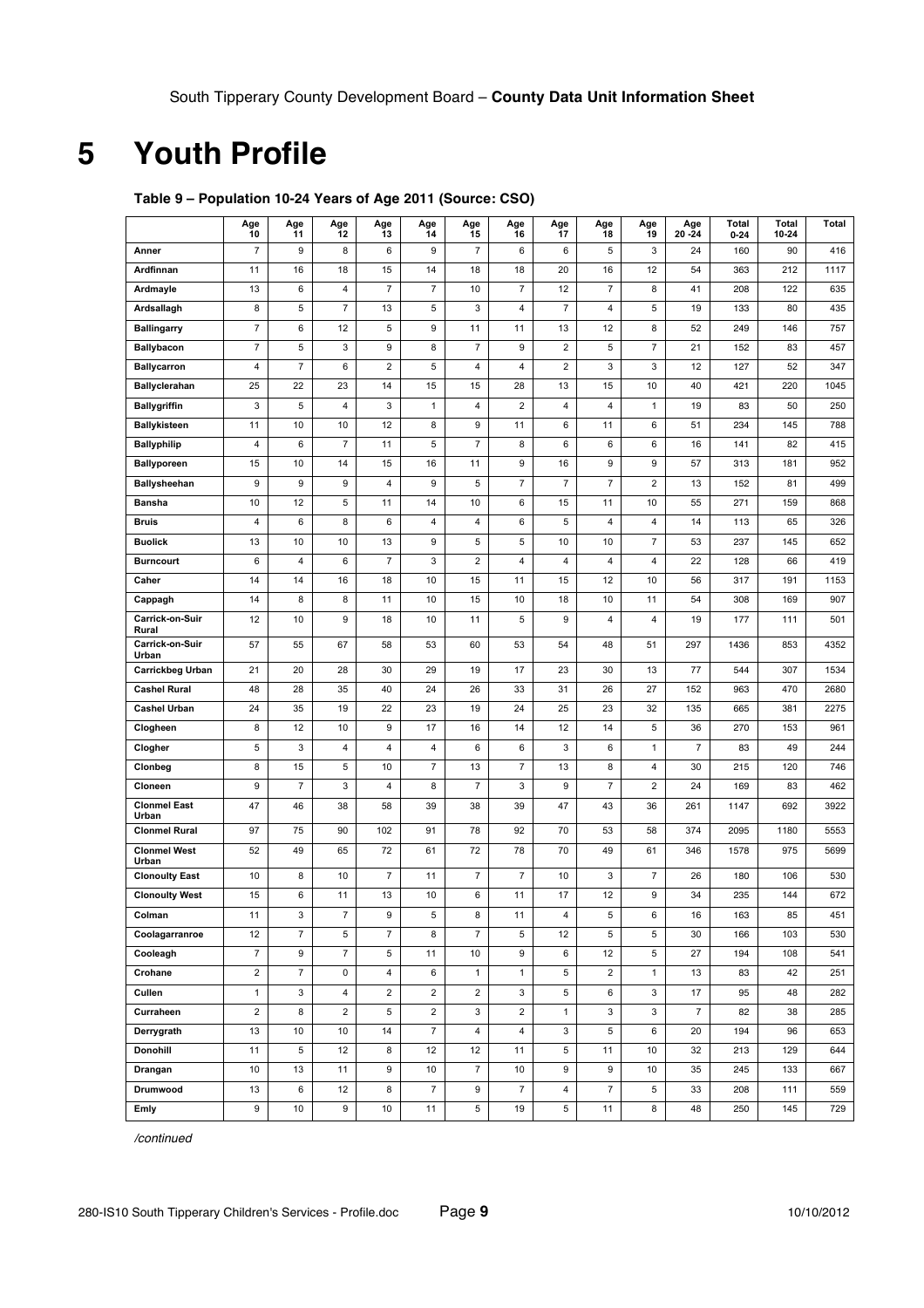*/continued*

|                                      | Age<br>10               | Age<br>11      | Age<br>12           | Age<br>13      | Age<br>14      | Age<br>15               | Age<br>16      | Age<br>17               | Age<br>18         | Age<br>19                    | Age<br>$20 - 24$ | Total<br>0-24 | Total<br>10-24 | Total      |
|--------------------------------------|-------------------------|----------------|---------------------|----------------|----------------|-------------------------|----------------|-------------------------|-------------------|------------------------------|------------------|---------------|----------------|------------|
| Farranrory                           | 6                       | 3              | 8                   | 10             | 4              | 9                       | 3              | 6                       | 6                 | 5                            | 26               | 157           | 86             | 479        |
| Fennor                               | 9                       | $\overline{7}$ | 6                   | 6              | 10             | 3                       | 9              | 5                       | 11                | 6                            | 34               | 174           | 106            | 539        |
| Fethard                              | $\overline{\mathbf{4}}$ | 12             | 4                   | 6              | 13             | 14                      | 9              | 12                      | 10                | 13                           | 63               | 259           | 160            | 900        |
| Gaile                                | $\overline{7}$          | 9              | 14                  | 10             | 13             | 13                      | 11             | 14                      | 9                 | $\overline{4}$               | 37               | 251           | 141            | 761        |
| Garrangibbon                         | 18                      | 4              | 9                   | 12             | 9              | $\overline{7}$          | 5              | 11                      | 4                 | 8                            | 32               | 217           | 119            | 634        |
| Glengar                              | 5                       | $\overline{2}$ | 5                   | $\mathbf{1}$   | 5              | 6                       | $\overline{2}$ | 6                       | 3                 | $\overline{2}$               | 15               | 94            | 52             | 273        |
| Golden                               | 10                      | 10             | 10                  | 9              | 5              | 16                      | 12             | 8                       | 9                 | 5                            | 46               | 262           | 140            | 802        |
| Graigue                              | 5                       | 3              | $\overline{2}$      | 0              | 3              | 3                       | 4              | $\overline{2}$          | 3                 | $\mathbf{1}$                 | 5                | 62            | 31             | 153        |
| Greystown                            | 6                       | 6              | 14                  | 8              | 14             | 8                       | 11             | 10                      | 6                 | 6                            | 18               | 169           | 107            | 445        |
| Inishlounaght                        | 46                      | 43             | 51                  | 50             | 51             | 48                      | 46             | 38                      | 34                | 39                           | 209              | 1114          | 655            | 3324       |
| Kilcash                              | 13                      | 15             | 9                   | 21             | 9              | 12                      | 8              | 8                       | 8                 | 15                           | 33               | 306           | 151            | 824        |
| Kilcommon                            | 27                      | 29             | 21                  | 26             | 30             | 35                      | 30             | 42                      | 28                | 30                           | 124              | 694           | 422            | 2134       |
| Kilcooly                             | 4                       | 6              | $\overline{7}$      | 1              | 6              | 2                       | 3              | $\overline{\mathbf{c}}$ | 3                 | 1                            | 17               | 101           | 52             | 291        |
| Kilcoran                             | 10                      | 15             | 6                   | 11             | 8              | $\overline{7}$          | 6              | 8                       | 4                 | 4                            | 23               | 199           | 102            | 522        |
| Kilfeakle                            | $\overline{7}$          | 10             | 8                   | 4              | 6              | 9                       | 5              | 5                       | $\mathbf 2$       | 5                            | 17               | 139           | 78             | 461        |
| Killadriffe                          | $\overline{4}$          | $\overline{7}$ | 6                   | 9              | 4              | 8                       | 8              | $\mathbf{1}$            | 9                 | 9                            | 29               | 165           | 94             | 533        |
| Killeenasteena                       | 11                      | 12             | 12                  | 17             | 23             | 24                      | 21             | 23                      | 31                | $\pmb{4}$                    | 29               | 280           | 207            | 708        |
| Killenaule                           | 14                      | 21             | 24                  | 15             | 17             | 24                      | 14             | 20                      | 15                | 17                           | 71               | 417           | 252            | 1238       |
| Kilmucklin                           | 9                       | 10             | 8                   | 11             | $\overline{7}$ | 6                       | 10             | 15                      | 8                 | 5                            | 27               | 206           | 116            | 561        |
| Kilmurry                             | $\overline{\mathbf{4}}$ | 4              | 11                  | $\overline{2}$ | 9              | 5                       | 1              | 4                       | 0                 | 5                            | 8                | 102           | 53             | 342        |
| Kilpatrick                           | 12                      | 12             | $\overline{7}$      | 17             | 15             | 14                      | 8              | 16                      | 13                | 12                           | 72               | 332           | 198            | 970        |
| Kilsheelan /<br>Killaloan            | 21                      | 21             | 18                  | 24             | 12             | 14                      | 27             | 20                      | 23                | 9                            | 82               | 501           | 271            | 1460       |
| Kiltinan                             | 3                       | 7              | 3                   | 4              | 3              | 5                       | 6              | 4                       | 3                 | $\overline{c}$               | 11               | 103           | 51             | 332        |
| Kilvemnon                            | $\overline{7}$          | 5              | 10                  | $\overline{7}$ | 6              | $\overline{7}$          | 4              | 8                       | 4                 | $\pmb{4}$                    | 20               | 151           | 82             | 433        |
| Knockgraffon                         | 11                      | 12             | 10                  | 15             | 16             | 12                      | 15             | 10                      | 10                | 9                            | 38               | 268           | 158            | 782        |
| Lattin                               | 12                      | 16             | 13                  | 9              | 11             | 11                      | $\overline{7}$ | $\overline{7}$          | 4                 | 9                            | 27               | 201           | 126            | 526        |
| Lisronagh                            | 14                      | 21             | 15                  | 20             | 17             | 19                      | 28             | 17                      | 20                | 8                            | 43               | 367           | 222            | 905        |
| Magorban                             | 8                       | 12             | 6                   | 14             | 9              | 14                      | 9              | $\overline{7}$          | $\overline{7}$    | $\mathbf{1}$                 | 30               | 232           | 117            | 639        |
| Modeshil                             | $\overline{4}$          | $\overline{7}$ | 6                   | 6              | 8              | 5                       | 8              | 5                       | 8                 | $\overline{2}$               | 9                | 123           | 68             | 348        |
| Mortlestown                          | 29                      | 27             | 21                  | 16             | 36             | 25                      | 21             | 23                      | 22                | 20                           | 96               | 676           | 336            | 1721       |
| Mullinahone<br><b>New Birmingham</b> | 11<br>3                 | 16<br>5        | 9<br>$\overline{7}$ | 9<br>10        | 13<br>3        | 9<br>$\overline{7}$     | 15<br>6        | 12<br>6                 | 13<br>$\mathbf 2$ | 6<br>$\overline{\mathbf{c}}$ | 59<br>32         | 307<br>147    | 172<br>83      | 862<br>435 |
| Newcastle                            | $\overline{4}$          | 9              |                     | 9              | 9              | 3                       |                | 6                       | 11                | 8                            |                  |               |                | 680        |
| Newtown                              | $\overline{7}$          | 4              | 12<br>5             | 6              | 3              | 6                       | 12<br>4        | 5                       | 4                 | $\overline{7}$               | 35<br>19         | 250<br>139    | 118<br>70      | 422        |
| Nodstown                             | $\overline{7}$          | 6              | $\overline{2}$      | $\overline{7}$ | $\overline{7}$ | 10                      | 5              | 8                       | $\overline{7}$    | 3                            | 20               | 173           | 82             | 543        |
| Oughterleague                        | 15                      | 6              | 10                  | 5              | 6              | 7                       | 6              | 5                       | 3                 | 5                            | 35               | 187           | 103            | 553        |
| Peppardstown                         | 14                      | 21             | 20                  | 19             | 20             | 17                      | 15             | 26                      | 12                | 14                           | 78               | 468           | 256            | 1352       |
| Poyntstown                           | $\overline{\mathbf{c}}$ | $\mathbf{1}$   | 6                   | $\mathbf{1}$   | 3              | $\mathbf{1}$            | 9              | $\overline{\mathbf{c}}$ | 4                 | $\overline{\mathbf{c}}$      | $\boldsymbol{7}$ | 62            | 38             | 178        |
| Rathlynin                            | 4                       | 13             | 6                   | 10             | 6              | 6                       | 4              | $\mathbf{1}$            | $\overline{7}$    | $\mathbf{1}$                 | 11               | 138           | 69             | 394        |
| Rodus                                | 7                       | 4              | 6                   | 5              | 3              | 2                       | 7              | 4                       | 5                 | 3                            | 14               | 88            | 60             | 255        |
| Shronell                             | 4                       | 9              | $\overline{7}$      | $\overline{7}$ | $\overline{7}$ | 4                       | $\overline{7}$ | 9                       | $\mathbf{1}$      | 3                            | 13               | 125           | 71             | 403        |
| Solloghodbeg                         | 4                       | 2              | 2                   | 5              | 4              | $\overline{\mathbf{c}}$ | 8              | 3                       | 7                 | $\mathbf{1}$                 | 12               | 87            | 50             | 238        |
| Templeneiry                          | 4                       | $\overline{7}$ | 5                   | 11             | 4              | 8                       | 11             | 5                       | $\overline{7}$    | 5                            | 30               | 149           | 97             | 428        |
| Thomastown                           | 6                       | 10             | 12                  | 4              | 15             | 5                       | 4              | 10                      | 9                 | 5                            | 21               | 147           | 101            | 401        |
| <b>Tipperary East</b><br>Urban       | 33                      | 29             | 22                  | 34             | 27             | 30                      | 28             | 37                      | 21                | 33                           | 159              | 767           | 453            | 2467       |
| <b>Tipperary Rural</b>               | 26                      | 30             | 37                  | 29             | 31             | 35                      | 27             | 33                      | 34                | 20                           | 126              | 753           | 428            | 2188       |
| <b>Tipperary West</b><br>Urban       | 20                      | 19             | 23                  | 12             | 17             | 20                      | 16             | 22                      | 15                | 29                           | 113              | 518           | 306            | 1855       |
| <b>Tubbrid</b>                       | 8                       | 8              | $\overline{7}$      | $\overline{7}$ | $\overline{7}$ | 9                       | 8              | 4                       | 8                 | 4                            | 26               | 182           | 96             | 593        |
| Tullaghmelan                         | 20                      | 19             | 20                  | 16             | 14             | 8                       | 15             | 14                      | 16                | 6                            | 47               | 351           | 195            | 1024       |
| Tullaghorton                         | $\,$ 5 $\,$             | $\overline{7}$ | $\mathbf{1}$        | 4              | 6              | $\boldsymbol{7}$        | 5              | $\overline{2}$          | 5                 | $\overline{\mathbf{4}}$      | 13               | 96            | 59             | 277        |
| Tullamain                            | 11                      | 11             | 6                   | 11             | 8              | 6                       | $\overline{7}$ | 13                      | 5                 | 4                            | 27               | 238           | 109            | 683        |

### **Table 10 – Female Population 10-24 Years of Age 2011 (Source: CSO)**

|                    | Age<br>10 | Age    | Age<br>12  | Age<br>13 | Age<br>14                | Age<br>15 | Age<br>16                | Age | Age<br>18 | Age<br>19  | Age<br>$20 - 24$ | Total<br>$0 - 24$ | Total<br>10-24 | <b>Total</b> |
|--------------------|-----------|--------|------------|-----------|--------------------------|-----------|--------------------------|-----|-----------|------------|------------------|-------------------|----------------|--------------|
| Anner              |           |        | 5          |           |                          |           |                          |     |           |            |                  | 75                | 41             | 203          |
| Ardfinnan          |           | 6      | 6          |           |                          | 10        | 13                       | 10  |           | 6          | 26               | 185               | 101            | 576          |
| Ardmayle           |           |        | $\sqrt{2}$ |           | $\overline{\phantom{0}}$ |           | $\overline{\phantom{0}}$ |     |           | $\sqrt{2}$ | 21               | 100               | 59             | 308          |
| Ardsallagh         | 4         | ⌒      | ◠<br>J     |           |                          | $\sim$    |                          |     |           |            |                  | 75                | 43             | 219          |
| <b>Ballingarry</b> |           |        | 4          |           |                          | 8         |                          |     |           |            | 27               | 111               | 71             | 358          |
| <b>Ballybacon</b>  |           | $\sim$ |            |           |                          | 3         | 6                        |     |           | ◠          | 14               | 80                | 44             | 229          |
| <b>Ballycarron</b> |           |        |            |           |                          | $\sim$    |                          |     |           |            |                  | 68                | 25             | 176          |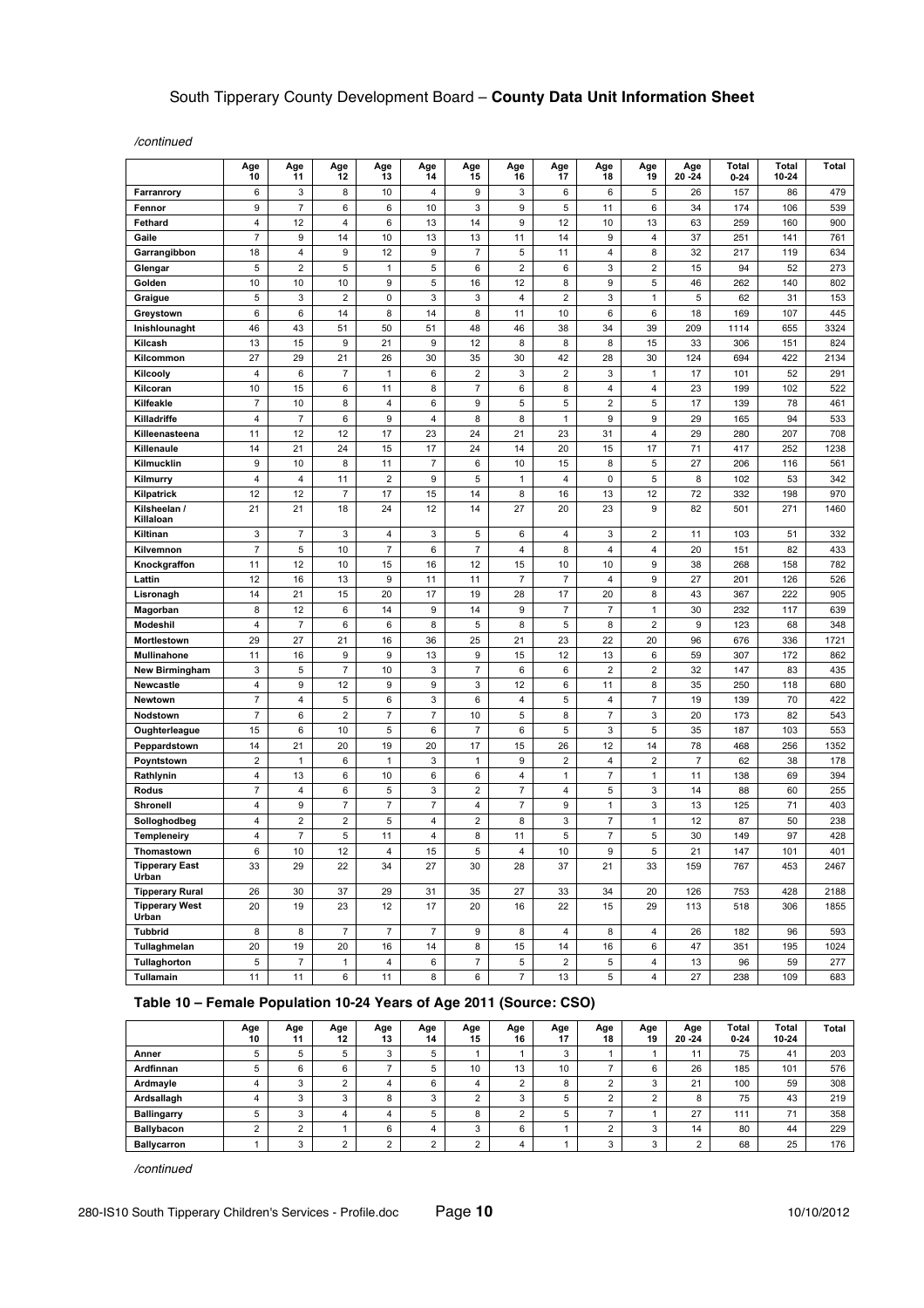*/continued*

|                                 | Age<br>10               | Age<br>11                                 | Age<br>12                      | Age<br>13               | Age<br>14                 | Age<br>15               | Age<br>16               | Age<br>17                      | Age<br>18               | Age<br>19               | Age<br>$20 - 24$        | Total<br>$0 - 24$ | Total<br>10-24 | Total       |
|---------------------------------|-------------------------|-------------------------------------------|--------------------------------|-------------------------|---------------------------|-------------------------|-------------------------|--------------------------------|-------------------------|-------------------------|-------------------------|-------------------|----------------|-------------|
| <b>Ballyclerahan</b>            | 11                      | 8                                         | 9                              | 6                       | 5                         | 6                       | 15                      | 5                              | 3                       | 5                       | 21                      | 190               | 94             | 512         |
| <b>Ballygriffin</b>             | $\mathbf{1}$            | 3                                         | $\sqrt{2}$                     | $\overline{\mathbf{c}}$ | 0                         | 0                       | 0                       | $\mathbf{1}$                   | $\overline{\mathbf{c}}$ | 1                       | $\overline{7}$          | 32                | 19             | 113         |
| <b>Ballykisteen</b>             | $\overline{2}$          | 3                                         | 4                              | 6                       | 4                         | 5                       | 6                       | $\mathbf{1}$                   | $\overline{\mathbf{c}}$ | $\overline{2}$          | 26                      | 107               | 61             | 365         |
| <b>Ballyphilip</b>              | 3                       | 4                                         | 5                              | 8                       | $\overline{\mathbf{c}}$   | 1                       | $\overline{2}$          | 3                              | 3                       | 2                       | 10                      | 67                | 43             | 200         |
| <b>Ballyporeen</b>              | $\overline{4}$          | 5                                         | 3                              | 5                       | 6                         | 3                       | 4                       | 8                              | 4                       | 4                       | 23                      | 141               | 69             | 451         |
| <b>Ballysheehan</b>             | 4                       | 5                                         | $\boldsymbol{7}$               | $\mathbf{1}$            | 5                         | 0                       | 3                       | $\overline{2}$                 | $\overline{7}$          | 1                       | 4                       | 80                | 39             | 259         |
| Bansha                          | $\overline{7}$          | 5                                         | $\sqrt{2}$                     | $\overline{7}$          | 5                         | 6                       | 5                       | 11                             | 3                       | $\overline{\mathbf{c}}$ | 27                      | 130               | 80             | 431         |
| <b>Bruis</b>                    | $\mathbf{1}$            | 3                                         | 3                              | 5                       | 2                         | 1                       | 2                       | 3                              | 3                       | 2                       | 9                       | 65                | 34             | 162         |
| <b>Buolick</b>                  | 5                       | 4                                         | $\overline{7}$                 | 8                       | 6                         | 4                       | $\mathbf{1}$            | 6                              | 5                       | 5                       | 28                      | 126               | 79             | 331         |
| <b>Burncourt</b><br>Caher       | 3<br>6                  | $\overline{\mathbf{c}}$<br>$\overline{7}$ | 3<br>11                        | 3<br>10                 | 1<br>6                    | 1<br>6                  | 2<br>5                  | 0<br>5                         | 1<br>5                  | 3<br>5                  | 11<br>27                | 59<br>152         | 30<br>93       | 199<br>600  |
| Cappagh                         | 6                       | 4                                         | $\overline{c}$                 | 5                       | 6                         | 5                       | 8                       | 9                              | 7                       | 7                       | 22                      | 149               | 81             | 462         |
| Carrick-on-Suir                 | 8                       | 5                                         | 4                              | 10                      | $\overline{2}$            | 8                       | $\overline{2}$          | 5                              | 3                       | 3                       | 11                      | 85                | 61             | 244         |
| Rural                           |                         |                                           |                                |                         |                           |                         |                         |                                |                         |                         |                         |                   |                |             |
| <b>Carrick-on-Suir</b><br>Urban | 28                      | 30                                        | 39                             | 32                      | 30                        | 32                      | 27                      | 28                             | 23                      | 26                      | 156                     | 719               | 451            | 2200        |
| Carrickbeg Urban                | 10                      | 10                                        | 18                             | 16                      | 13                        | 7                       | 9                       | 15                             | 11                      | 7                       | 36                      | 267               | 152            | 783         |
| <b>Cashel Rural</b>             | 24                      | 18                                        | 17                             | 15                      | 13                        | 10                      | 13                      | 13                             | 11                      | 15                      | 80                      | 489               | 229            | 1381        |
| <b>Cashel Urban</b>             | 14                      | 15                                        | 9                              | 12                      | 14                        | 9                       | 14                      | 16                             | 12                      | 20                      | 75                      | 348               | 210            | 1190        |
| Clogheen                        | 4<br>$\overline{2}$     | $\overline{7}$<br>$\overline{2}$          | 3                              | 3<br>$\overline{2}$     | 5<br>4                    | 11<br>5                 | 8<br>3                  | $\overline{7}$<br>$\mathbf{1}$ | 4                       | 4<br>0                  | 20<br>4                 | 124<br>40         | 76<br>27       | 454         |
| Clogher                         | 4                       | $\overline{7}$                            | $\mathbf{1}$<br>$\overline{2}$ | $\overline{7}$          | 3                         | 9                       | 3                       | $\overline{7}$                 | 3<br>5                  | 4                       | 13                      | 107               | 64             | 111<br>377  |
| Clonbeg<br>Cloneen              | 6                       | 4                                         | $\mathbf{1}$                   | $\overline{\mathbf{c}}$ | 5                         | 2                       | 1                       | 4                              | 3                       | 1                       | 11                      | 81                | 40             | 233         |
| <b>Clonmel East</b><br>Urban    | 23                      | 19                                        | 24                             | 23                      | 15                        | 20                      | 23                      | 19                             | 26                      | 15                      | 131                     | 537               | 338            | 1952        |
| <b>Clonmel Rural</b>            | 36                      | 34                                        | 42                             | 48                      | 47                        | 37                      | 53                      | 37                             | 29                      | 29                      | 215                     | 1063              | 607            | 2834        |
| <b>Clonmel West</b><br>Urban    | 28                      | 27                                        | 38                             | 33                      | 36                        | 31                      | 34                      | 36                             | 24                      | 29                      | 188                     | 788               | 504            | 2944        |
| <b>Clonoulty East</b>           | $\overline{7}$          | 5                                         | $\overline{4}$                 | $\overline{2}$          | 5                         | $\overline{c}$          | 3                       | 3                              | $\mathbf{1}$            | 4                       | 14                      | 89                | 50             | 270         |
| <b>Clonoulty West</b>           | $\overline{7}$          | 2                                         | 4                              | 6                       | 4                         | 5                       | 3                       | 5                              | 4                       | 3                       | 16                      | 100               | 59             | 323         |
| Colman                          | 8                       | $\mathbf{1}$                              | 5                              | 3                       | $\overline{\mathbf{c}}$   | 3                       | $\overline{7}$          | $\overline{2}$                 | $\overline{\mathbf{c}}$ | 6                       | 6                       | 83                | 45             | 225         |
| Coolagarranroe                  | 8                       | 3                                         | $\pmb{4}$                      | $\pmb{4}$               | $\overline{\mathbf{c}}$   | $\mathbf 2$             | 3                       | 4                              | $\overline{\mathbf{c}}$ | 3                       | 17                      | 87                | 52             | 261         |
| Cooleagh                        | 3                       | 5                                         | $\overline{2}$                 | $\overline{2}$          | 8                         | 5                       | 3                       | $\mathbf{1}$                   | $\overline{7}$          | 1                       | 13                      | 89                | 50             | 269         |
| Crohane                         | $\overline{2}$          | $\overline{2}$                            | 0                              | 3                       | $\overline{\mathbf{c}}$   | 0                       | $\mathbf{1}$            | 3                              | $\mathbf{1}$            | 0                       | 5                       | 34                | 19             | 114         |
| Cullen                          | $\mathbf{1}$            | $\mathbf{1}$                              | $\mathbf{1}$                   | $\overline{2}$          | 1                         | $\overline{c}$          | $\mathbf{1}$            | 0                              | 3                       | 0                       | 6                       | 36                | 18             | 130         |
| Curraheen                       | 0                       | 4                                         | $\overline{c}$                 | 1                       | 1                         | 2                       | 0                       | $\mathbf{1}$                   | $\overline{\mathbf{c}}$ | 0                       | $\mathbf{1}$            | 37                | 14             | 137         |
| Derrygrath                      | $\overline{7}$          | 5                                         | 6                              | 6                       | 4                         | $\overline{c}$          | $\mathbf{1}$            | $\mathbf{1}$                   | 0                       | 3                       | 12                      | 95                | 47             | 315         |
| Donohill                        | 3<br>$\overline{2}$     | 1<br>$\overline{7}$                       | 9<br>8                         | 2<br>5                  | 5<br>5                    | 7<br>4                  | 2<br>3                  | 3<br>5                         | 5<br>$\overline{7}$     | 7<br>5                  | 17<br>19                | 105<br>120        | 61<br>70       | 319<br>328  |
| Drangan<br>Drumwood             | 5                       | 4                                         | 5                              | 4                       | 1                         | 4                       | 2                       | 3                              | 4                       | 3                       | 16                      | 105               | 51             | 281         |
| Emly                            | 4                       | 4                                         | 6                              | $\overline{\mathbf{c}}$ | $\overline{7}$            | 3                       | 9                       | 4                              | $\overline{\mathbf{c}}$ | 5                       | 21                      | 112               | 67             | 347         |
| Farranrory                      | 3                       | $\overline{2}$                            | $\mathbf{1}$                   | $\overline{4}$          | 3                         | 6                       | $\overline{\mathbf{c}}$ | 3                              | 3                       | $\overline{c}$          | 11                      | 73                | 40             | 213         |
| Fennor                          | $\overline{2}$          | $\mathbf{1}$                              | 3                              | $\overline{2}$          | 8                         | 1                       | $\overline{2}$          | 3                              | $\overline{\mathbf{c}}$ | 2                       | 16                      | 78                | 42             | 260         |
| Fethard                         | 3                       | $\overline{7}$                            | $\sqrt{2}$                     | $\overline{\mathbf{c}}$ | 6                         | 8                       | $\overline{7}$          | 6                              | 6                       | 4                       | 27                      | 128               | 78             | 456         |
| Gaile                           | 3                       | 3                                         | $\overline{7}$                 | $\overline{7}$          | 6                         | 6                       | 6                       | 8                              | 3                       | 3                       | 23                      | 131               | 75             | 401         |
| Garrangibbon                    | 8                       | 3                                         | 5                              | $\overline{7}$          | $\overline{2}$            | 3                       | $\overline{1}$          | $\overline{7}$                 | 3                       | $\overline{2}$          | 16                      | 106               | 57             | 311         |
| Glengar                         | 3                       | $\mathbf{1}$                              | 3                              | $\mathbf{1}$            | 3                         | $\overline{4}$          | 0                       | $\mathbf 2$                    | $\pmb{0}$               | 0                       | $\overline{7}$          | 45                | 24             | 120         |
| Golden                          | $\mathbf 2$             | 3                                         | 6                              | 5                       | $\mathbf{1}$              | $\boldsymbol{7}$        | 6                       | $\overline{\mathbf{c}}$        | 5                       | 0                       | 25                      | 115               | 62             | 394         |
| Graigue                         | $\overline{\mathbf{c}}$ | $\mathbf 2$                               | $\mathbf{1}$                   | $\pmb{0}$               | 3                         | 3                       | 3                       | $\mathbf{1}$                   | 0                       | 0                       | $\overline{\mathbf{c}}$ | 28                | 17             | 76          |
| Greystown                       | 3                       | $\overline{2}$                            | 6                              | $\overline{2}$          | 8                         | 5                       | $\overline{7}$          | 5                              | 3                       | 3                       | 11                      | 94                | 55             | 224         |
| Inishlounaght                   | 18                      | 21                                        | 23                             | 30                      | 29                        | 24                      | 33                      | 14                             | 12                      | 16                      | 105                     | 574               | 325            | 1738        |
| Kilcash<br>Kilcommon            | 8<br>12                 | 10<br>15                                  | 5<br>11                        | $10$<br>14              | 3<br>9                    | $\overline{4}$<br>24    | 3<br>15                 | 3<br>18                        | 3<br>9                  | 5<br>14                 | 18<br>59                | 155<br>327        | 72<br>200      | 402<br>1056 |
| Kilcooly                        | $\mathbf{1}$            | $\overline{2}$                            | $\ensuremath{\mathsf{3}}$      | 0                       | 3                         | $\overline{2}$          | $\pmb{0}$               | 0                              | $\overline{2}$          | 0                       | $\overline{7}$          | 50                | 20             | 140         |
| Kilcoran                        | 4                       | 9                                         | $\sqrt{2}$                     | $\overline{c}$          | 4                         | 4                       | 3                       | 5                              | $\overline{\mathbf{c}}$ | $\overline{2}$          | 15                      | 96                | 52             | 249         |
| Kilfeakle                       | 3                       | 4                                         | $\,$ 5 $\,$                    | $\overline{2}$          | 0                         | $\overline{4}$          | $\overline{\mathbf{c}}$ | 5                              | $\overline{2}$          | $\overline{4}$          | $\overline{7}$          | 63                | 38             | 210         |
| Killadriffe                     | $\mathbf{1}$            | 5                                         | 3                              | 6                       | $\overline{\mathbf{c}}$   | 5                       | 4                       | 0                              | 5                       | 8                       | 17                      | 89                | 56             | 271         |
| Killeenasteena                  | 6                       | 5                                         | $\,6\,$                        | $\overline{7}$          | 3                         | 4                       | 8                       | $\mathbf{1}$                   | 6                       | 0                       | 16                      | 99                | 62             | 307         |
| Killenaule                      | $\overline{7}$          | $\overline{7}$                            | 12                             | 8                       | 6                         | 9                       | 10                      | 10                             | 10                      | 8                       | 38                      | 206               | 125            | 612         |
| Kilmucklin                      | $\overline{4}$          | 5                                         | $\overline{4}$                 | 5                       | $\pmb{4}$                 | $\mathbf{1}$            | $\overline{2}$          | 5                              | $\overline{2}$          | $\mathbf{1}$            | 15                      | 96                | 48             | 268         |
| Kilmurry                        | $\mathbf{1}$            | $\mathbf 2$                               | 4                              | $\mathbf{1}$            | 5                         | $\overline{\mathbf{c}}$ | 0                       | $\mathbf{1}$                   | 0                       | 3                       | 4                       | 47                | 23             | 172         |
| Kilpatrick                      | 8                       | 4                                         | $\ensuremath{\mathsf{3}}$      | 9                       | $\overline{\mathfrak{c}}$ | 8                       | 4                       | 11                             | 5                       | 6                       | 37                      | 171               | 102            | 494         |
| Kilsheelan /<br>Killaloan       | 12                      | 6                                         | 13                             | 11                      | 4                         | 8                       | 12                      | $\overline{7}$                 | 15                      | 3                       | 47                      | 244               | 138            | 729         |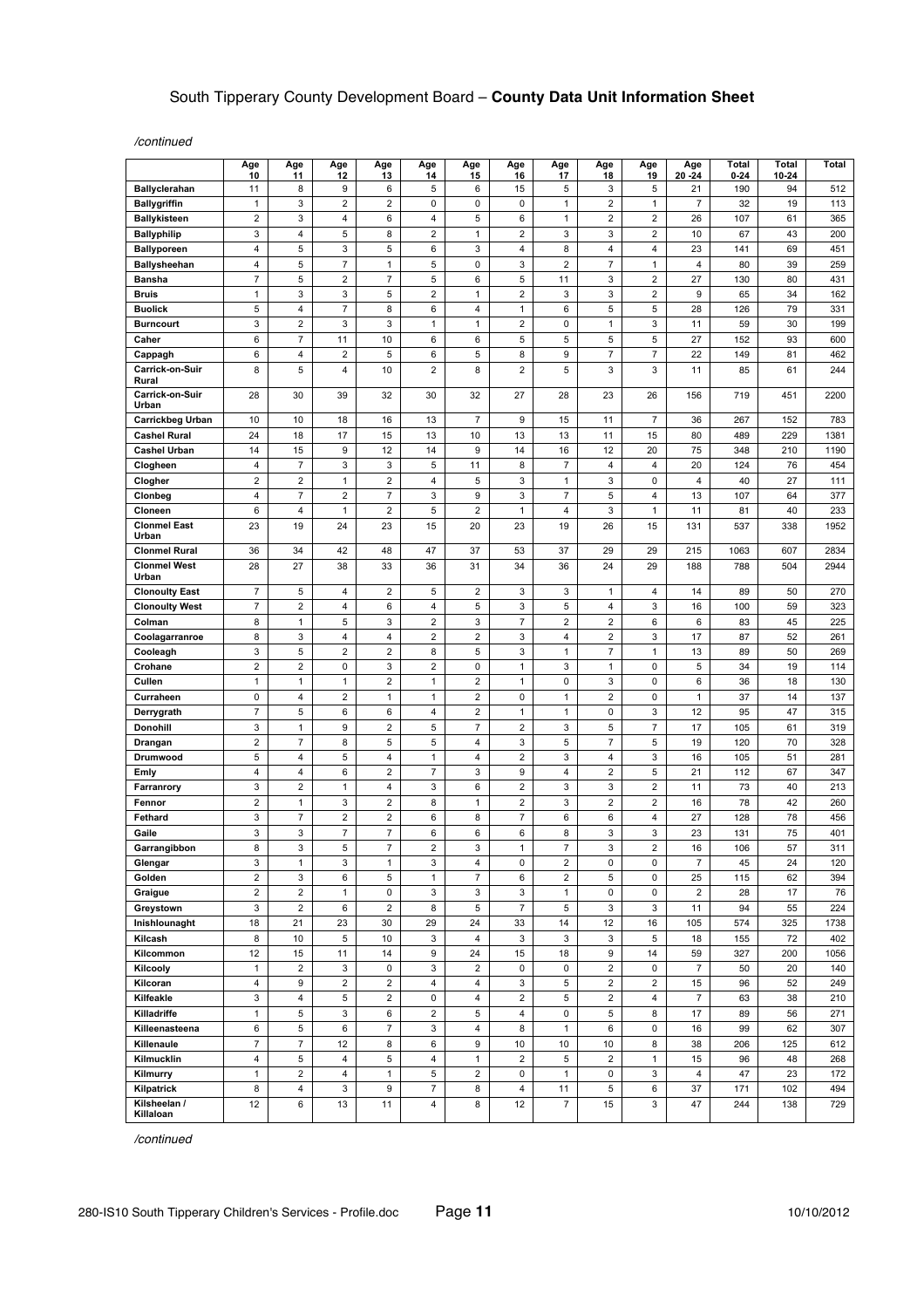*/continued*

|                                | Age<br>10               | Age<br>11      | Age<br>12      | Age<br>13      | Age<br>14      | Age<br>15      | Age<br>16      | Age<br>17      | Age<br>18      | Age<br>19      | Age<br>$20 - 24$ | <b>Total</b><br>$0 - 24$ | <b>Total</b><br>10-24 | Total |
|--------------------------------|-------------------------|----------------|----------------|----------------|----------------|----------------|----------------|----------------|----------------|----------------|------------------|--------------------------|-----------------------|-------|
| Kiltinan                       | $\mathbf 0$             | $\overline{4}$ | $\mathbf{1}$   | $\overline{2}$ | $\overline{2}$ | 4              | 3              | $\mathbf{1}$   | $\mathbf{1}$   | $\mathbf{1}$   | $\overline{2}$   | 47                       | 21                    | 164   |
| Kilvemnon                      | 3                       | $\overline{2}$ | 5              | 5              | $\overline{2}$ | 4              | $\mathbf{1}$   | 5              | $\mathbf{1}$   | $\mathbf{1}$   | 6                | 72                       | 35                    | 208   |
| Knockgraffon                   | 4                       | 8              | 5              | $\overline{7}$ | 6              | $\overline{7}$ | $\overline{7}$ | 3              | 3              | 5              | 13               | 108                      | 68                    | 369   |
| Lattin                         | $\overline{7}$          | $\overline{7}$ | $\overline{7}$ | 5              | 6              | $\overline{7}$ | $\overline{4}$ | 4              | $\overline{2}$ | $\overline{4}$ | 14               | 98                       | 67                    | 263   |
| Lisronagh                      | 11                      | 10             | $\overline{7}$ | 14             | 9              | 11             | 16             | 10             | 13             | 5              | 21               | 199                      | 127                   | 474   |
| Magorban                       | 5                       | 8              | $\mathbf{1}$   | $\overline{7}$ | 5              | 9              | 4              | 4              | $\overline{2}$ | $\mathbf 0$    | 19               | 131                      | 64                    | 351   |
| Modeshil                       | $\overline{2}$          | $\overline{2}$ | $\overline{4}$ | $\overline{2}$ | 3              | $\overline{2}$ | 5              | 3              | 3              | $\mathbf{1}$   | 3                | 57                       | 30                    | 164   |
| Mortlestown                    | 8                       | 13             | 6              | 10             | 20             | 15             | $\overline{7}$ | 12             | 8              | 12             | 53               | 334                      | 164                   | 869   |
| <b>Mullinahone</b>             | 3                       | 6              | $\overline{4}$ | 6              | $\overline{4}$ | 5              | 5              | 3              | 3              | $\overline{4}$ | 28               | 143                      | 71                    | 420   |
| New Birmingham                 | $\overline{2}$          | 5              | 4              | 3              | $\mathbf{1}$   | $\overline{2}$ | 1              | 4              | $\mathbf{1}$   | $\mathbf{1}$   | 11               | 69                       | 35                    | 218   |
| Newcastle                      | 1                       | 5              | $\overline{7}$ | $\overline{4}$ | 6              | $\mathbf{1}$   | 5              | $\overline{2}$ | 9              | 3              | 16               | 121                      | 59                    | 330   |
| <b>Newtown</b>                 | 4                       | $\mathbf{1}$   | 3              | 3              | $\mathbf{1}$   | 4              | 3              | 3              | 3              | 3              | $\overline{7}$   | 65                       | 35                    | 206   |
| <b>Nodstown</b>                | 4                       | 3              | $\mathbf{1}$   | $\overline{2}$ | $\overline{2}$ | 6              | 1              | 3              | 3              | $\mathbf 0$    | 10               | 82                       | 35                    | 271   |
| Oughterleague                  | 5                       | $\overline{4}$ | 4              | 4              | 3              | 4              | $\mathbf{1}$   | $\mathbf{1}$   | $\overline{2}$ | $\mathbf{1}$   | 13               | 78                       | 42                    | 265   |
| Peppardstown                   | 9                       | 11             | $\overline{7}$ | 9              | 12             | 10             | 9              | 14             | $\overline{7}$ | 5              | 35               | 227                      | 128                   | 687   |
| Poyntstown                     | $\mathbf 0$             | $\mathbf{1}$   | $\overline{c}$ | $\mathbf 0$    | $\overline{2}$ | 0              | 6              | 0              | 3              | $\overline{c}$ | 2                | 24                       | 18                    | 81    |
| Rathlynin                      | $\mathbf 0$             | $\overline{4}$ | $\mathbf{1}$   | $\overline{7}$ | 5              | 5              | 1              | $\mathbf{1}$   | $\overline{2}$ | $\mathbf 0$    | 5                | 60                       | 31                    | 185   |
| Rodus                          | 1                       | 3              | $\mathbf{1}$   | $\overline{c}$ | $\mathbf{1}$   | $\mathbf{1}$   | 4              | $\mathbf{1}$   | $\mathbf{1}$   | $\mathbf{1}$   | 11               | 42                       | 27                    | 122   |
| Shronell                       | 1                       | 3              | $\overline{c}$ | 1              | $\overline{2}$ | 1              | 5              | 3              | $\mathbf 0$    | $\mathbf{1}$   | 5                | 49                       | 24                    | 187   |
| Solloghodbeg                   | $\overline{2}$          | $\overline{2}$ | $\mathbf 0$    | 4              | $\overline{4}$ | $\mathbf{1}$   | 6              | $\mathbf{1}$   | 4              | $\mathbf{1}$   | 6                | 48                       | 31                    | 119   |
| Templeneiry                    | $\overline{2}$          | 3              | $\overline{2}$ | 5              | 1              | 5              | $\overline{7}$ | 4              | $\overline{2}$ | $\overline{4}$ | 12               | 73                       | 47                    | 205   |
| Thomastown                     | $\overline{\mathbf{c}}$ | 5              | 4              | 1              | $\overline{7}$ | 1              | $\overline{2}$ | 3              | 5              | 3              | 14               | 73                       | 47                    | 207   |
| <b>Tipperary East</b><br>Urban | 17                      | 11             | 8              | 20             | 14             | 17             | 14             | 16             | 8              | 17             | 76               | 365                      | 218                   | 1214  |
| <b>Tipperary Rural</b>         | 13                      | 16             | 14             | 17             | 16             | 21             | 9              | 14             | 16             | 10             | 59               | 372                      | 205                   | 1097  |
| <b>Tipperary West</b><br>Urban | 10                      | 4              | 10             | 5              | 10             | $\overline{7}$ | $\overline{7}$ | 15             | 6              | 11             | 57               | 254                      | 142                   | 943   |
| <b>Tubbrid</b>                 | $\overline{2}$          | 5              | 3              | 5              | 3              | 5              | 6              | $\mathbf{1}$   | 3              | $\mathbf{1}$   | 8                | 88                       | 42                    | 292   |
| Tullaghmelan                   | $\overline{7}$          | 11             | 11             | 5              | 8              | 4              | 8              | 9              | $\overline{7}$ | 3              | 21               | 186                      | 94                    | 523   |
| Tullaghorton                   | 5                       | 3              | $\mathbf{1}$   | $\overline{2}$ | $\mathbf{1}$   | 4              | 3              | 0              | $\overline{2}$ | 3              | 9                | 51                       | 33                    | 141   |
| Tullamain                      | 5                       | $\overline{2}$ | 4              | $\overline{7}$ | 5              | 5              | 3              | 4              | $\mathbf{1}$   | 3              | 17               | 119                      | 56                    | 334   |

### **Table 11 - Male Population 10-24 Years of Age 2011 (Source: CSO)**

|                          | Age<br>10      | Age<br>11      | Age<br>12      | Age<br>13      | Age<br>14               | Age<br>15      | Age<br>16      | Age<br>17      | Age<br>18      | Age<br>19      | Age<br>$20 - 24$ | <b>Total</b><br>$0 - 24$ | Total<br>$10 - 24$ | Total |
|--------------------------|----------------|----------------|----------------|----------------|-------------------------|----------------|----------------|----------------|----------------|----------------|------------------|--------------------------|--------------------|-------|
| Anner                    | 2              | 4              | 3              | 3              | $\overline{\mathbf{4}}$ | 6              | 5              | 3              | $\overline{4}$ | $\overline{2}$ | 13               | 85                       | 49                 | 213   |
| Ardfinnan                | 6              | 10             | 12             | 8              | 9                       | 8              | 5              | 10             | 9              | 6              | 28               | 178                      | 111                | 541   |
| Ardmayle                 | 9              | 3              | $\overline{c}$ | 3              | $\mathbf{1}$            | 6              | 5              | 4              | 5              | 5              | 20               | 108                      | 63                 | 327   |
| Ardsallagh               | $\overline{4}$ | $\overline{2}$ | $\overline{4}$ | 5              | $\overline{2}$          | $\mathbf{1}$   | $\mathbf{1}$   | $\overline{2}$ | $\overline{2}$ | 3              | 11               | 58                       | 37                 | 216   |
| <b>Ballingarry</b>       | $\overline{2}$ | 3              | 8              | 1              | $\overline{\mathbf{4}}$ | 3              | 9              | 8              | 5              | $\overline{7}$ | 25               | 138                      | 75                 | 399   |
| Ballybacon               | 5              | 3              | $\overline{c}$ | 3              | 4                       | 4              | 3              | 1              | 3              | $\overline{4}$ | $\overline{7}$   | 72                       | 39                 | 228   |
| <b>Ballycarron</b>       | 3              | 4              | $\overline{4}$ | 0              | 3                       | $\overline{c}$ | 0              | 1              | 0              | $\mathbf 0$    | 10               | 59                       | 27                 | 171   |
| Ballyclerahan            | 14             | 14             | 14             | 8              | 10                      | 9              | 13             | 8              | 12             | 5              | 19               | 231                      | 126                | 533   |
| <b>Ballygriffin</b>      | $\overline{c}$ | $\overline{2}$ | $\overline{2}$ | 1              | $\mathbf{1}$            | $\overline{4}$ | $\overline{2}$ | 3              | $\overline{2}$ | $\mathbf 0$    | 12               | 51                       | 31                 | 137   |
| Ballykisteen             | 9              | $\overline{7}$ | 6              | 6              | 4                       | $\overline{4}$ | 5              | 5              | 9              | $\overline{4}$ | 25               | 127                      | 84                 | 423   |
| <b>Ballyphilip</b>       | 1              | $\overline{2}$ | $\overline{2}$ | 3              | 3                       | 6              | 6              | 3              | 3              | $\overline{4}$ | 6                | 74                       | 39                 | 215   |
| <b>Ballyporeen</b>       | 11             | 5              | 11             | 10             | 10                      | 8              | 5              | 8              | 5              | 5              | 34               | 172                      | 112                | 501   |
| <b>Ballysheehan</b>      | 5              | 4              | $\overline{c}$ | 3              | $\overline{\mathbf{4}}$ | 5              | 4              | 5              | $\Omega$       | $\mathbf{1}$   | 9                | 72                       | 42                 | 240   |
| <b>Bansha</b>            | 3              | $\overline{7}$ | 3              | 4              | 9                       | $\overline{4}$ | $\mathbf{1}$   | 4              | 8              | 8              | 28               | 141                      | 79                 | 437   |
| <b>Bruis</b>             | 3              | 3              | 5              | 1              | $\overline{2}$          | 3              | 4              | $\overline{2}$ | 1              | $\overline{2}$ | 5                | 48                       | 31                 | 164   |
| <b>Buolick</b>           | 8              | 6              | 3              | 5              | 3                       | $\mathbf{1}$   | $\overline{4}$ | $\overline{4}$ | 5              | $\overline{2}$ | 25               | 111                      | 66                 | 321   |
| <b>Burncourt</b>         | 3              | $\overline{2}$ | 3              | 4              | $\overline{2}$          | $\mathbf{1}$   | $\overline{2}$ | $\overline{4}$ | 3              | $\mathbf{1}$   | 11               | 69                       | 36                 | 220   |
| Caher                    | 8              | $\overline{7}$ | 5              | 8              | $\overline{4}$          | 9              | 6              | 10             | $\overline{7}$ | 5              | 29               | 165                      | 98                 | 553   |
| Cappagh                  | 8              | 4              | 6              | 6              | 4                       | 10             | $\overline{c}$ | 9              | 3              | 4              | 32               | 159                      | 88                 | 445   |
| Carrick-on-Suir<br>Rural | $\overline{4}$ | 5              | 5              | 8              | 8                       | 3              | 3              | 4              | 1              | $\mathbf{1}$   | 8                | 92                       | 50                 | 257   |
| Carrick-on-Suir<br>Urban | 29             | 25             | 28             | 26             | 23                      | 28             | 26             | 26             | 25             | 25             | 141              | 717                      | 402                | 2152  |
| Carrickbeg<br>Urban      | 11             | 10             | 10             | 14             | 16                      | 12             | 8              | 8              | 19             | 6              | 41               | 277                      | 155                | 751   |
| <b>Cashel Rural</b>      | 24             | 10             | 18             | 25             | 11                      | 16             | 20             | 18             | 15             | 12             | 72               | 474                      | 241                | 1299  |
| Cashel Urban             | 10             | 20             | 10             | 10             | 9                       | 10             | 10             | 9              | 11             | 12             | 60               | 317                      | 171                | 1085  |
| Clogheen                 | 4              | 5              | $\overline{7}$ | 6              | 12                      | 5              | 6              | 5              | 10             | 1              | 16               | 146                      | 77                 | 507   |
| Clogher                  | 3              | 1              | 3              | $\overline{c}$ | $\Omega$                | $\mathbf{1}$   | 3              | $\overline{c}$ | 3              | 1              | 3                | 43                       | 22                 | 133   |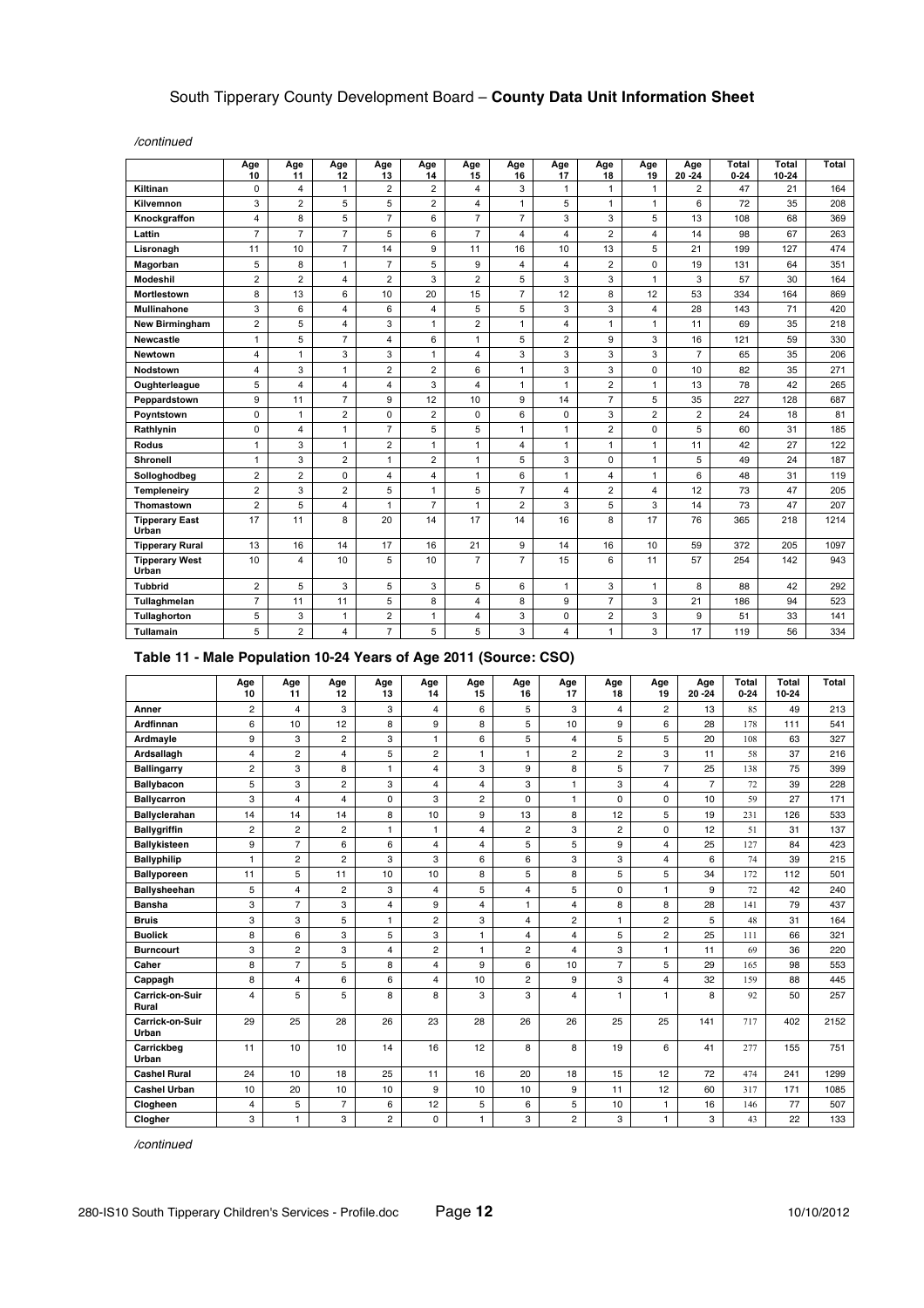*/continued*

|                              | Age<br>10                                 | Age<br>11                                 | Age<br>12                    | Age<br>13                    | Age<br>14               | Age<br>15                    | Age<br>16                      | Age<br>17                     | Age<br>18                                 | Age<br>19                    | Age<br>$20 - 24$ | Total<br>$0 - 24$ | Total<br>10-24 | Total       |
|------------------------------|-------------------------------------------|-------------------------------------------|------------------------------|------------------------------|-------------------------|------------------------------|--------------------------------|-------------------------------|-------------------------------------------|------------------------------|------------------|-------------------|----------------|-------------|
| Clonbeg                      | 4                                         | 8                                         | 3                            | 3                            | 4                       | 4                            | $\overline{4}$                 | 6                             | 3                                         | $\pmb{0}$                    | 17               | 108               | 56             | 369         |
| Cloneen                      | 3                                         | 3                                         | $\overline{c}$               | $\boldsymbol{2}$             | 3                       | 5                            | $\boldsymbol{2}$               | 5                             | 4                                         | $\mathbf{1}$                 | 13               | 88                | 43             | 229         |
| <b>Clonmel East</b><br>Urban | 24                                        | 27                                        | 14                           | 35                           | 24                      | 18                           | 16                             | 28                            | 17                                        | 21                           | 130              | 610               | 354            | 1970        |
| <b>Clonmel Rural</b>         | 61                                        | 41                                        | 48                           | 54                           | 44                      | 41                           | 39                             | 33                            | 24                                        | 29                           | 159              | 1032              | 573            | 2719        |
| <b>Clonmel West</b><br>Urban | 24                                        | 22                                        | 27                           | 39                           | 25                      | 41                           | 44                             | 34                            | 25                                        | 32                           | 158              | 790               | 471            | 2755        |
| <b>Clonoulty East</b>        | 3                                         | 3                                         | 6                            | 5                            | 6                       | 5                            | 4                              | 7                             | 2                                         | 3                            | 12               | 91                | 56             | 260         |
| <b>Clonoulty West</b>        | 8                                         | $\overline{\mathbf{4}}$                   | $\overline{7}$               | $\overline{7}$               | 6                       | $\mathbf{1}$                 | 8                              | 12                            | 8                                         | 6                            | 18               | 135               | 85             | 349         |
| Colman                       | 3                                         | $\overline{c}$                            | $\overline{\mathbf{c}}$      | 6                            | 3                       | 5                            | 4                              | $\overline{c}$                | 3                                         | 0                            | 10               | 80                | 40             | 226         |
| Coolagarranroe<br>Cooleagh   | $\overline{4}$<br>4                       | $\overline{4}$<br>$\overline{\mathbf{4}}$ | 1<br>5                       | 3<br>3                       | 6<br>3                  | 5<br>5                       | $\overline{c}$<br>6            | 8<br>5                        | 3<br>5                                    | $\overline{c}$<br>4          | 13<br>14         | 79<br>105         | 51<br>58       | 269<br>272  |
| Crohane                      | 0                                         | 5                                         | 0                            | $\mathbf{1}$                 | 4                       | 1                            | 0                              | $\overline{c}$                | 1                                         | 1                            | 8                | 49                | 23             | 137         |
| Cullen                       | 0                                         | $\overline{\mathbf{c}}$                   | 3                            | 0                            | 1                       | 0                            | $\overline{\mathbf{c}}$        | 5                             | 3                                         | 3                            | 11               | 59                | 30             | 152         |
| Curraheen                    | $\overline{c}$                            | $\overline{4}$                            | 0                            | $\overline{\mathbf{4}}$      | $\mathbf{1}$            | $\mathbf{1}$                 | $\mathbf{2}$                   | 0                             | $\mathbf{1}$                              | 3                            | 6                | 45                | 24             | 148         |
| Derrygrath                   | 6                                         | 5                                         | 4                            | 8                            | 3                       | 2                            | 3                              | $\overline{\mathbf{c}}$       | 5                                         | 3                            | 8                | 99                | 49             | 338         |
| <b>Donohill</b>              | 8                                         | $\overline{4}$                            | 3                            | 6                            | $\overline{7}$          | 5                            | 9                              | $\overline{c}$                | 6                                         | 3                            | 15               | 108               | 68             | 325         |
| Drangan                      | 8                                         | 6                                         | 3                            | 4                            | 5                       | 3                            | 7                              | 4                             | 2                                         | 5                            | 16               | 125               | 63             | 339         |
| Drumwood                     | 8                                         | $\overline{2}$                            | $\overline{7}$               | $\overline{\mathbf{4}}$      | 6                       | 5                            | 5                              | 1                             | 3                                         | $\overline{c}$               | 17               | 103               | 60             | 278         |
| Emly                         | 5                                         | 6                                         | 3                            | 8                            | 4                       | $\overline{\mathbf{c}}$      | 10                             | $\mathbf{1}$                  | 9                                         | 3                            | 27               | 138               | 78             | 382         |
| Farranrory<br>Fennor         | 3<br>$\overline{7}$                       | $\mathbf{1}$<br>6                         | 7                            | 6<br>$\overline{4}$          | 1<br>$\overline{c}$     | 3<br>$\overline{c}$          | $\mathbf{1}$<br>$\overline{7}$ | 3<br>$\overline{c}$           | 3                                         | 3                            | 15               | 84                | 46             | 266         |
| Fethard                      | $\mathbf{1}$                              | 5                                         | 3<br>$\overline{\mathbf{c}}$ | $\overline{4}$               | $\overline{7}$          | 6                            | $\mathbf{2}$                   | 6                             | 9<br>4                                    | $\overline{\mathbf{4}}$<br>9 | 18<br>36         | 96<br>131         | 64<br>82       | 279<br>444  |
| Gaile                        | $\overline{4}$                            | 6                                         | $\overline{7}$               | 3                            | $\overline{7}$          | $\overline{7}$               | 5                              | 6                             | 6                                         | 1                            | 14               | 120               | 66             | 360         |
| Garrangibbon                 | 10                                        | $\mathbf{1}$                              | $\overline{4}$               | 5                            | $\overline{7}$          | $\overline{4}$               | $\overline{4}$                 | $\overline{\mathbf{4}}$       | 1                                         | 6                            | 16               | 111               | 62             | 323         |
| Glengar                      | $\overline{c}$                            | $\mathbf{1}$                              | $\overline{c}$               | $\mathbf 0$                  | $\overline{c}$          | $\overline{c}$               | $\overline{\mathbf{c}}$        | 4                             | 3                                         | $\overline{c}$               | 8                | 49                | 28             | 153         |
| Golden                       | 8                                         | $\overline{\mathcal{I}}$                  | 4                            | $\overline{\mathbf{4}}$      | 4                       | 9                            | 6                              | 6                             | 4                                         | $\mathbf 5$                  | 21               | 147               | 78             | 408         |
| Graigue                      | 3                                         | $\mathbf{1}$                              | $\mathbf{1}$                 | 0                            | 0                       | 0                            | $\mathbf{1}$                   | $\mathbf{1}$                  | 3                                         | $\mathbf{1}$                 | 3                | 34                | 14             | 77          |
| Greystown                    | 3                                         | 4                                         | 8                            | 6                            | 6                       | 3                            | 4                              | 5                             | 3                                         | 3                            | 7                | 75                | 52             | 221         |
| Inishlounaght                | 28                                        | 22                                        | 28                           | 20                           | 22                      | 24                           | 13                             | 24                            | 22                                        | 23                           | 104              | 540               | 330            | 1586        |
| Kilcash                      | 5                                         | 5                                         | 4                            | 11                           | 6                       | 8                            | 5                              | 5                             | 5                                         | 10                           | 15               | 151               | 79             | 422         |
| Kilcommon<br>Kilcooly        | 15<br>3                                   | 14<br>$\overline{\mathbf{4}}$             | 10<br>4                      | 12<br>$\mathbf{1}$           | 21<br>3                 | 11<br>0                      | 15<br>3                        | 24<br>$\overline{\mathbf{c}}$ | 19<br>1                                   | 16<br>1                      | 65<br>10         | 367<br>51         | 222<br>32      | 1078<br>151 |
| Kilcoran                     | 6                                         | 6                                         | $\overline{4}$               | 9                            | 4                       | 3                            | 3                              | 3                             | $\overline{c}$                            | $\overline{c}$               | 8                | 103               | 50             | 273         |
| Kilfeakle                    | 4                                         | 6                                         | 3                            | $\overline{\mathbf{c}}$      | 6                       | 5                            | 3                              | 0                             | 0                                         | $\mathbf{1}$                 | 10               | 76                | 40             | 251         |
| Killadriffe                  | 3                                         | $\overline{2}$                            | 3                            | 3                            | $\overline{c}$          | 3                            | 4                              | $\mathbf{1}$                  | 4                                         | $\mathbf{1}$                 | 12               | 76                | 38             | 262         |
| Killeenasteena               | 5                                         | 7                                         | 6                            | 10                           | 20                      | 20                           | 13                             | 22                            | 25                                        | 4                            | 13               | 181               | 145            | 401         |
| Killenaule                   | $\overline{7}$                            | 14                                        | 12                           | $\overline{7}$               | 11                      | 15                           | $\overline{4}$                 | 10                            | 5                                         | 9                            | 33               | 211               | 127            | 626         |
| Kilmucklin                   | 5                                         | 5                                         | 4                            | 6                            | 3                       | 5                            | 8                              | 10                            | 6                                         | 4                            | 12               | 110               | 68             | 293         |
| Kilmurry                     | 3                                         | $\overline{c}$                            | 7                            | $\mathbf{1}$                 | $\overline{4}$          | 3                            | $\mathbf{1}$                   | 3                             | $\mathsf 0$                               | 2                            | 4                | 55                | 30             | 170         |
| Kilpatrick<br>Kilsheelan /   | 4<br>9                                    | 8<br>15                                   | $\overline{4}$<br>5          | 8<br>13                      | 8<br>8                  | 6<br>6                       | $\overline{\mathbf{4}}$<br>15  | 5<br>13                       | 8<br>8                                    | 6<br>6                       | 35<br>35         | 161<br>257        | 96<br>133      | 476<br>731  |
| Killaloan                    |                                           |                                           |                              |                              |                         |                              |                                |                               |                                           |                              |                  |                   |                |             |
| Kiltinan                     | 3                                         | 3                                         | $\overline{c}$               | $\overline{c}$               | 1                       | 1                            | 3                              | 3                             | $\overline{c}$                            | 1                            | 9                | 56                | 30             | 168         |
| Kilvemnon                    | 4                                         | 3                                         | 5                            | $\overline{\mathbf{c}}$      | 4                       | 3                            | 3                              | 3                             | 3                                         | 3                            | 14               | 79                | 47             | 225         |
| Knockgraffon                 | 7                                         | 4                                         | 5                            | 8                            | 10                      | 5                            | 8                              | 7                             | 7                                         | 4                            | 25               | 160               | 90             | 413         |
| Lattin<br>Lisronagh          | 5<br>3                                    | 9<br>11                                   | 6<br>8                       | $\overline{\mathbf{4}}$<br>6 | 5<br>8                  | 4<br>8                       | 3<br>12                        | 3<br>$\overline{7}$           | $\overline{\mathbf{c}}$<br>$\overline{7}$ | 5<br>3                       | 13<br>22         | 103<br>168        | 59<br>95       | 263<br>431  |
| Magorban                     | 3                                         | $\overline{\mathbf{4}}$                   | 5                            | $\overline{7}$               | $\overline{\mathbf{4}}$ | 5                            | 5                              | 3                             | 5                                         | $\mathbf{1}$                 | 11               | 101               | 53             | 288         |
| Modeshil                     | $\overline{c}$                            | $\mathbf 5$                               | $\overline{\mathbf{c}}$      | $\overline{4}$               | 5                       | 3                            | 3                              | $\overline{\mathbf{c}}$       | 5                                         | $\mathbf{1}$                 | 6                | 66                | 38             | 184         |
| Mortlestown                  | 21                                        | 14                                        | 15                           | 6                            | 16                      | 10                           | 14                             | 11                            | 14                                        | 8                            | 43               | 342               | 172            | 852         |
| Mullinahone                  | 8                                         | 10                                        | 5                            | 3                            | 9                       | $\overline{4}$               | 10                             | 9                             | 10                                        | $\overline{c}$               | 31               | 164               | 101            | 442         |
| New<br>Birmingham            | $\mathbf{1}$                              | $\pmb{0}$                                 | 3                            | $\overline{7}$               | $\overline{c}$          | 5                            | 5                              | $\overline{c}$                | $\mathbf{1}$                              | $\mathbf{1}$                 | 21               | 78                | 48             | 217         |
| Newcastle                    | 3                                         | $\overline{4}$                            | 5                            | 5                            | 3                       | $\overline{c}$               | $\overline{7}$                 | $\overline{4}$                | 2                                         | 5                            | 19               | 129               | 59             | 350         |
| Newtown                      | 3                                         | 3                                         | $\overline{c}$               | 3                            | $\overline{2}$          | $\overline{c}$               | $\mathbf{1}$                   | $\overline{2}$                | $\mathbf{1}$                              | $\overline{4}$               | 12               | 74                | 35             | 216         |
| Nodstown                     | 3                                         | 3                                         | $\mathbf{1}$                 | 5                            | 5                       | 4                            | $\overline{4}$                 | 5                             | 4                                         | 3                            | 10               | 91                | 47             | 272         |
| Oughterleague                | 10                                        | $\overline{c}$                            | 6                            | $\mathbf{1}$                 | 3                       | 3                            | 5                              | 4                             | 1                                         | 4                            | 22               | 109               | 61             | 288         |
| Peppardstown                 | 5                                         | 10                                        | 13                           | 10                           | 8                       | 7                            | 6                              | 12                            | 5                                         | 9                            | 43               | 241               | 128            | 665         |
| Poyntstown<br>Rathlynin      | $\overline{c}$<br>$\overline{\mathbf{4}}$ | $\mathbf 0$<br>$\boldsymbol{9}$           | $\overline{4}$<br>5          | $\mathbf{1}$<br>3            | $\mathbf{1}$<br>1       | $\mathbf{1}$<br>$\mathbf{1}$ | 3<br>3                         | $\overline{a}$<br>0           | $\mathbf{1}$<br>5                         | 0<br>1                       | 5<br>6           | 38<br>$78\,$      | 20<br>38       | 97<br>209   |
| Rodus                        | 6                                         | $\mathbf{1}$                              | 5                            | 3                            | $\overline{\mathbf{c}}$ | $\mathbf{1}$                 | 3                              | 3                             | 4                                         | $\overline{\mathbf{c}}$      | 3                | 46                | 33             | 133         |
| Shronell                     | 3                                         | 6                                         | 5                            | 6                            | 5                       | 3                            | $\overline{\mathbf{c}}$        | 6                             | $\mathbf{1}$                              | $\overline{c}$               | 8                | 76                | 47             | 216         |
| Solloghodbeg                 | $\overline{2}$                            | 0                                         | $\overline{\mathbf{c}}$      | $\mathbf{1}$                 | 0                       | $\mathbf{1}$                 | $\mathbf{2}$                   | $\overline{a}$                | 3                                         | 0                            | 6                | 39                | 19             | 119         |